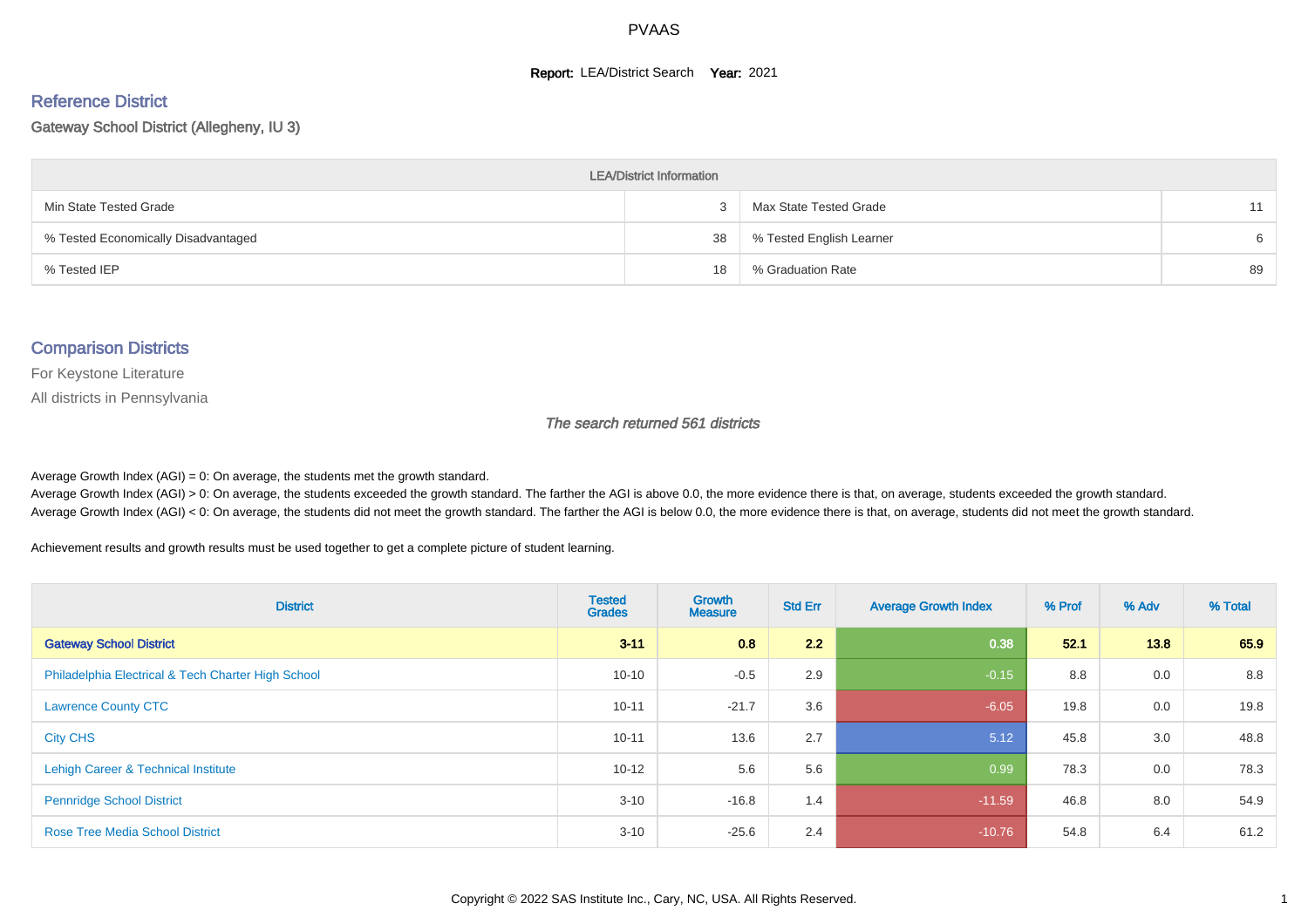| <b>District</b>                                   | <b>Tested</b><br><b>Grades</b> | <b>Growth</b><br><b>Measure</b> | <b>Std Err</b> | <b>Average Growth Index</b> | % Prof | % Adv | % Total |
|---------------------------------------------------|--------------------------------|---------------------------------|----------------|-----------------------------|--------|-------|---------|
| <b>Gateway School District</b>                    | $3 - 11$                       | 0.8                             | 2.2            | 0.38                        | 52.1   | 13.8  | 65.9    |
| <b>Shikellamy School District</b>                 | $3 - 10$                       | $-22.3$                         | 2.5            | $-8.92$                     | 33.3   | 6.1   | 39.5    |
| Lackawanna Trail School District                  | $3 - 10$                       | $-21.7$                         | 3.5            | $-6.20$                     | 38.5   | 1.5   | 40.0    |
| <b>Abington School District</b>                   | $3 - 10$                       | $-11.5$                         | 1.9            | $-6.00$                     | 56.2   | 11.6  | 67.8    |
| <b>Avonworth School District</b>                  | $3 - 10$                       | $-12.6$                         | 3.1            | $-4.01$                     | 59.8   | 4.6   | 64.4    |
| <b>Marion Center Area School District</b>         | $3 - 10$                       | $-12.0$                         | 3.1            | $-3.87$                     | 33.7   | 1.1   | 34.8    |
| <b>Clearfield Area School District</b>            | $3 - 10$                       | $-9.4$                          | 2.6            | $-3.56$                     | 43.0   | 3.1   | 46.1    |
| <b>Neshannock Township School District</b>        | $3 - 10$                       | $-9.7$                          | 2.9            | $-3.34$                     | 62.4   | 5.6   | 67.9    |
| Maritime Academy Charter School                   | $3 - 10$                       | $-11.4$                         | 3.5            | $-3.29$                     | 15.2   | 0.0   | 15.2    |
| <b>Carmichaels Area School District</b>           | $3 - 10$                       | $-9.3$                          | 3.3            | $-2.81$                     | 35.1   | 1.4   | 36.5    |
| <b>Propel Charter School-Montour</b>              | $3 - 10$                       | $-10.7$                         | 3.9            | $-2.71$                     | 13.7   | 0.0   | 13.7    |
| <b>Northwest Area School District</b>             | $3 - 10$                       | $-10.0$                         | 3.8            | $-2.59$                     | 34.6   | 7.3   | 41.8    |
| <b>Blue Mountain School District</b>              | $3 - 10$                       | $-5.8$                          | 2.3            | $-2.56$                     | 46.6   | 8.5   | 55.1    |
| <b>Mahanoy Area School District</b>               | $3 - 10$                       | $-9.0$                          | 3.6            | $-2.49$                     | 26.2   | 1.6   | 27.9    |
| <b>Yough School District</b>                      | $3 - 10$                       | $-6.6$                          | 2.7            | $-2.43$                     | 50.8   | 4.0   | 54.8    |
| <b>Chartiers-Houston School District</b>          | $3 - 10$                       | $-8.6$                          | 3.5            | $-2.41$                     | 59.7   | 4.5   | 64.2    |
| Jefferson-Morgan School District                  | $3 - 10$                       | $-9.9$                          | 4.2            | $-2.35$                     | 43.8   | 4.2   | 47.9    |
| South Williamsport Area School District           | $3 - 10$                       | $-5.7$                          | 2.5            | $-2.30$                     | 45.5   | 4.5   | 50.0    |
| <b>Portage Area School District</b>               | $3 - 10$                       | $-8.1$                          | 3.6            | $-2.26$                     | 40.6   | 9.4   | 50.0    |
| <b>West Middlesex Area School District</b>        | $3 - 10$                       | $-8.4$                          | 3.8            | $-2.21$                     | 34.9   | 2.8   | 37.6    |
| <b>Benton Area School District</b>                | $3 - 10$                       | $-9.7$                          | 4.5            | $-2.18$                     | 43.2   | 5.4   | 48.6    |
| <b>Executive Education Academy Charter School</b> | $3 - 10$                       | $-6.5$                          | 3.1            | $-2.08$                     | 23.7   | 2.2   | 25.8    |
| California Area School District                   | $3 - 10$                       | $-7.3$                          | 3.6            | $-2.02$                     | 42.6   | 9.8   | 52.5    |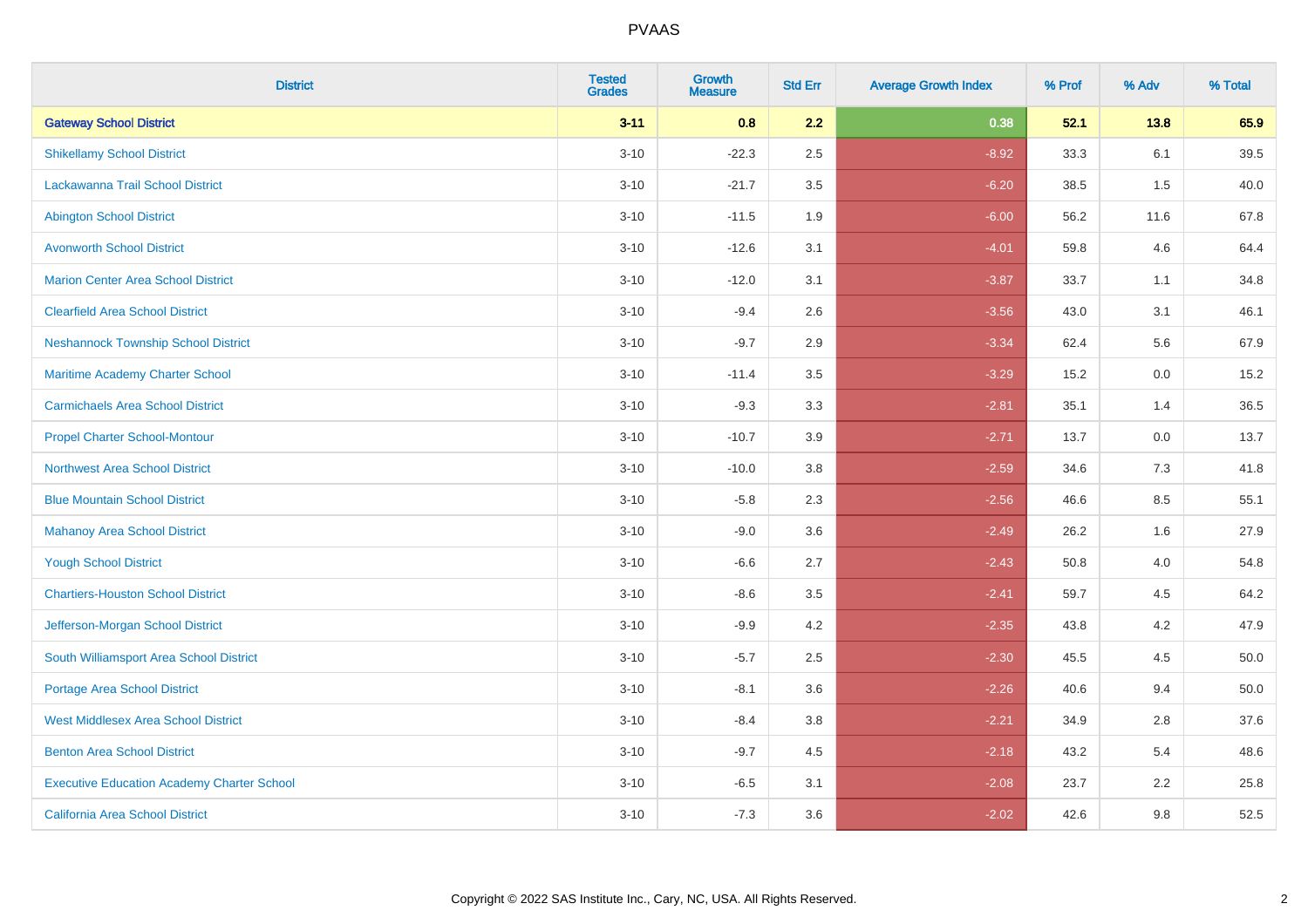| <b>District</b>                               | <b>Tested</b><br><b>Grades</b> | <b>Growth</b><br><b>Measure</b> | <b>Std Err</b> | <b>Average Growth Index</b> | % Prof | % Adv   | % Total |
|-----------------------------------------------|--------------------------------|---------------------------------|----------------|-----------------------------|--------|---------|---------|
| <b>Gateway School District</b>                | $3 - 11$                       | 0.8                             | 2.2            | 0.38                        | 52.1   | 13.8    | 65.9    |
| <b>Moshannon Valley School District</b>       | $3 - 10$                       | $-7.0$                          | 3.4            | $-2.01$                     | 48.5   | $0.0\,$ | 48.5    |
| <b>Mount Union Area School District</b>       | $3 - 10$                       | $-6.1$                          | 3.1            | $-1.97$                     | 32.2   | 3.4     | 35.6    |
| <b>Montrose Area School District</b>          | $3 - 10$                       | $-5.5$                          | 3.0            | $-1.82$                     | 46.7   | 5.4     | 52.2    |
| <b>Tri-Valley School District</b>             | $3 - 10$                       | $-6.4$                          | 4.1            | $-1.57$                     | 37.0   | 4.4     | 41.3    |
| <b>Fort Cherry School District</b>            | $3 - 10$                       | $-5.9$                          | 3.8            | $-1.56$                     | 55.2   | 5.2     | 60.3    |
| <b>MaST Community Charter School</b>          | $3 - 10$                       | $-4.1$                          | 2.7            | $-1.52$                     | 44.0   | 9.5     | 53.4    |
| <b>Ferndale Area School District</b>          | $3 - 10$                       | $-5.8$                          | 4.3            | $-1.33$                     | 40.0   | 0.0     | 40.0    |
| <b>Cambria Heights School District</b>        | $3 - 10$                       | $-4.1$                          | 3.1            | $-1.32$                     | 51.0   | 6.0     | 57.0    |
| <b>Troy Area School District</b>              | $3 - 10$                       | $-4.3$                          | 3.4            | $-1.26$                     | 43.2   | 5.7     | 48.9    |
| <b>Kane Area School District</b>              | $3 - 10$                       | $-3.7$                          | 3.2            | $-1.17$                     | 39.5   | 9.9     | 49.4    |
| <b>Antietam School District</b>               | $3 - 10$                       | $-4.3$                          | 3.8            | $-1.13$                     | 36.4   | 5.4     | 41.8    |
| <b>Valley Grove School District</b>           | $3 - 10$                       | $-3.7$                          | 3.7            | $-1.01$                     | 51.2   | 6.1     | 57.3    |
| <b>Sullivan County School District</b>        | $3 - 10$                       | $-4.0$                          | 4.4            | $-0.90$                     | 66.7   | 2.6     | 69.2    |
| <b>Northeast Bradford School District</b>     | $3 - 10$                       | $-3.1$                          | 4.0            | $-0.78$                     | 33.9   | 3.4     | 37.3    |
| <b>Mid Valley School District</b>             | $3 - 10$                       | $-1.7$                          | 3.0            | $-0.55$                     | 45.1   | $7.8\,$ | 52.9    |
| <b>Wyoming Area School District</b>           | $3 - 10$                       | $-1.3$                          | 2.6            | $-0.50$                     | 53.8   | 10.8    | 64.6    |
| <b>Bellwood-Antis School District</b>         | $3 - 10$                       | $-1.2$                          | 3.2            | $-0.39$                     | 55.1   | 10.1    | 65.2    |
| <b>Glendale School District</b>               | $3 - 10$                       | $-0.9$                          | 3.7            | $-0.24$                     | 50.0   | 5.4     | 55.4    |
| <b>Reynolds School District</b>               | $3 - 10$                       | 0.5                             | 3.4            | 0.16                        | 52.1   | 7.0     | 59.2    |
| <b>Bloomsburg Area School District</b>        | $3 - 10$                       | 0.7                             | 3.0            | 0.23                        | 55.9   | 11.8    | 67.6    |
| <b>Mastery Charter School - Thomas Campus</b> | $3 - 10$                       | 2.1                             | 6.2            | 0.33                        | 28.6   | 0.0     | 28.6    |
| <b>Wallingford-Swarthmore School District</b> | $3 - 10$                       | 0.9                             | 2.4            | 0.38                        | 64.4   | 22.7    | 87.1    |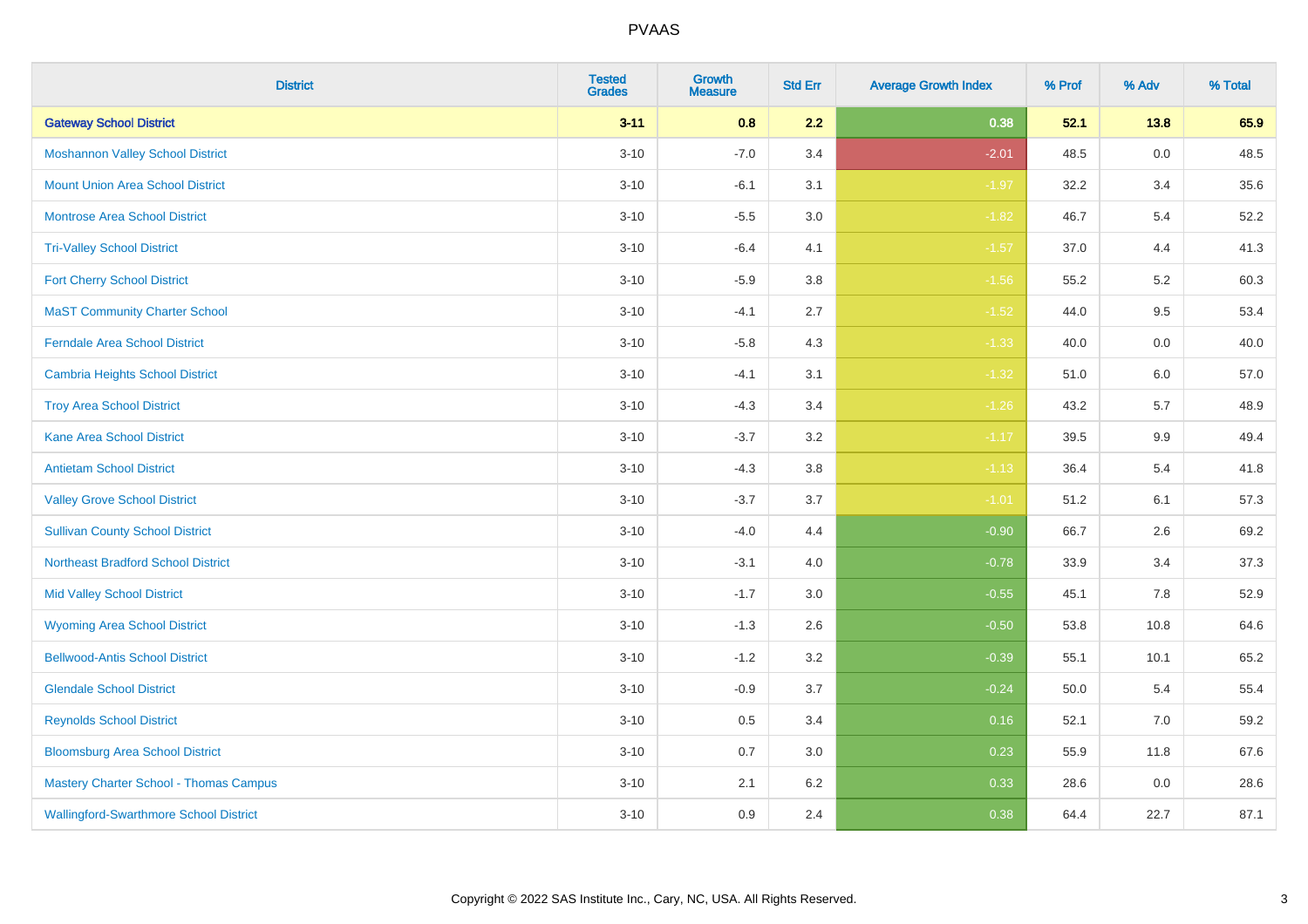| <b>District</b>                                    | <b>Tested</b><br><b>Grades</b> | <b>Growth</b><br><b>Measure</b> | <b>Std Err</b> | <b>Average Growth Index</b> | % Prof | % Adv | % Total |
|----------------------------------------------------|--------------------------------|---------------------------------|----------------|-----------------------------|--------|-------|---------|
| <b>Gateway School District</b>                     | $3 - 11$                       | 0.8                             | 2.2            | 0.38                        | 52.1   | 13.8  | 65.9    |
| <b>Harmony Area School District</b>                | $3 - 10$                       | 4.5                             | 6.3            | 0.72                        | 33.3   | 13.3  | 46.7    |
| Southeastern Greene School District                | $3 - 10$                       | 3.3                             | 4.6            | 0.72                        | 57.6   | 6.1   | 63.6    |
| <b>Shanksville-Stonycreek School District</b>      | $3 - 10$                       | 7.0                             | 5.9            | 1.20                        | 64.7   | 17.6  | 82.4    |
| <b>MaST Community Charter School II</b>            | $3 - 10$                       | 4.4                             | 3.2            | 1.37                        | 28.4   | 3.4   | 31.8    |
| <b>South Butler County School District</b>         | $3 - 10$                       | 3.9                             | 2.5            | 1.54                        | 53.1   | 16.6  | 69.7    |
| Allegheny-Clarion Valley School District           | $3 - 10$                       | 7.8                             | 4.7            | 1.65                        | 53.3   | 3.3   | 56.7    |
| <b>Sto-Rox School District</b>                     | $3 - 10$                       | 6.6                             | 3.7            | 1.80                        | 13.4   | 0.0   | 13.4    |
| <b>Monessen City School District</b>               | $3 - 10$                       | 8.3                             | 4.5            | 1.85                        | 42.9   | 2.9   | 45.7    |
| <b>Beaver Area School District</b>                 | $3 - 10$                       | 4.7                             | 2.4            | 1.94                        | 57.4   | 16.8  | 74.2    |
| <b>Central Valley School District</b>              | $3 - 10$                       | 4.8                             | 2.4            | 1.98                        | 56.9   | 9.0   | 65.9    |
| <b>Muhlenberg School District</b>                  | $3 - 10$                       | 4.0                             | 1.9            | 2.10                        | 34.2   | 2.6   | 36.8    |
| Carbondale Area School District                    | $3 - 10$                       | $7.4$                           | 3.3            | 2.25                        | 56.6   | 2.6   | 59.2    |
| <b>Collegium Charter School</b>                    | $3 - 10$                       | 5.9                             | 2.5            | 2.33                        | 38.1   | 7.9   | 46.0    |
| <b>Belmont Charter School</b>                      | $3 - 10$                       | 16.0                            | 6.5            | 2.45                        | 64.3   | 0.0   | 64.3    |
| <b>Bethlehem-Center School District</b>            | $3 - 10$                       | 8.1                             | 3.3            | 2.46                        | 35.1   | 1.4   | 36.5    |
| <b>Mars Area School District</b>                   | $3 - 10$                       | 5.7                             | 2.1            | 2.75                        | 57.9   | 18.2  | 76.1    |
| <b>Freeport Area School District</b>               | $3 - 10$                       | 9.7                             | 2.5            | 3.91                        | 57.5   | 17.8  | 75.3    |
| <b>Centennial School District</b>                  | $3 - 10$                       | 7.1                             | 1.7            | 4.29                        | 50.1   | 8.7   | 58.9    |
| <b>Commonwealth Charter Academy Charter School</b> | $3 - 10$                       | 9.1                             | 1.9            | 4.90                        | 47.2   | 9.1   | 56.3    |
| <b>Fleetwood Area School District</b>              | $3 - 10$                       | 12.2                            | 2.2            | 5.68                        | 53.5   | 11.6  | 65.2    |
| <b>Avon Grove School District</b>                  | $3 - 10$                       | 10.0                            | 1.6            | 6.26                        | 56.3   | 18.6  | 74.9    |
| <b>Derry Township School District</b>              | $3 - 10$                       | 12.8                            | 2.0            | 6.39                        | 54.8   | 25.8  | 80.6    |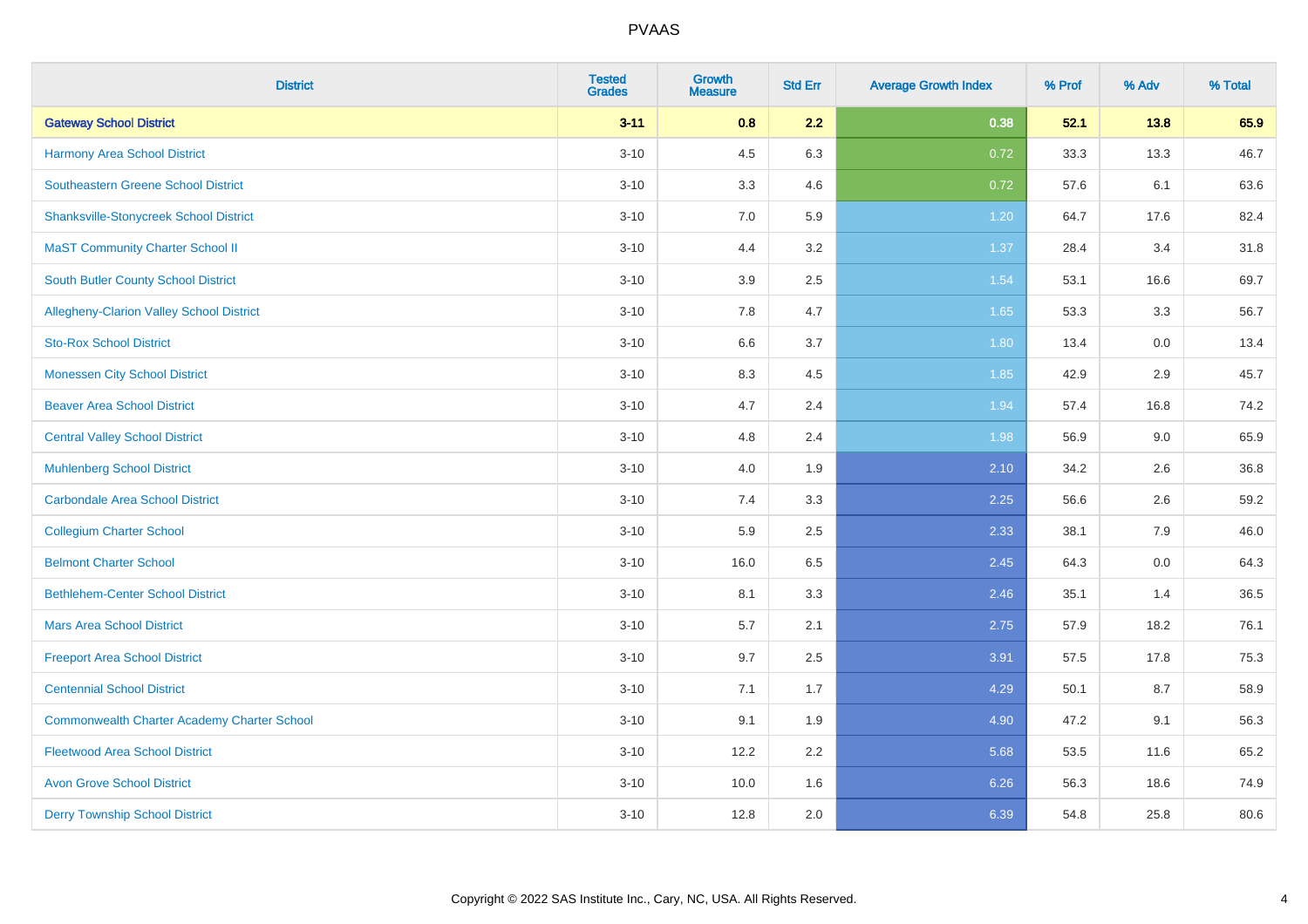| <b>District</b>                                | <b>Tested</b><br><b>Grades</b> | Growth<br><b>Measure</b> | <b>Std Err</b> | <b>Average Growth Index</b> | % Prof | % Adv   | % Total |
|------------------------------------------------|--------------------------------|--------------------------|----------------|-----------------------------|--------|---------|---------|
| <b>Gateway School District</b>                 | $3 - 11$                       | 0.8                      | 2.2            | 0.38                        | 52.1   | 13.8    | 65.9    |
| <b>Garnet Valley School District</b>           | $3 - 10$                       | 10.9                     | 1.7            | 6.53                        | 67.1   | 19.0    | 86.1    |
| <b>Wissahickon School District</b>             | $3 - 10$                       | 12.5                     | 1.8            | 6.85                        | 58.3   | 22.4    | 80.7    |
| Owen J Roberts School District                 | $3 - 11$                       | $-12.3$                  | 1.6            | $-7.61$                     | 57.0   | 11.9    | 69.0    |
| <b>Hatboro-Horsham School District</b>         | $3 - 11$                       | $-12.8$                  | 1.7            | $-7.47$                     | 45.6   | 7.2     | 52.8    |
| Philipsburg-Osceola Area School District       | $3 - 11$                       | $-24.8$                  | 3.3            | $-7.43$                     | 19.7   | 2.6     | 22.4    |
| <b>Chambersburg Area School District</b>       | $3 - 11$                       | $-9.5$                   | 1.3            | $-7.20$                     | 42.7   | $8.6\,$ | 51.4    |
| <b>Northwestern School District</b>            | $3 - 11$                       | $-24.9$                  | 3.5            | $-7.13$                     | 42.6   | 2.9     | 45.6    |
| <b>Bristol Township School District</b>        | $3 - 11$                       | $-13.9$                  | 2.0            | $-7.05$                     | 31.0   | 3.7     | 34.7    |
| <b>Curwensville Area School District</b>       | $3 - 11$                       | $-27.9$                  | 4.1            | $-6.72$                     | 42.5   | 4.1     | 46.6    |
| Mifflinburg Area School District               | $3 - 11$                       | $-15.8$                  | 2.5            | $-6.30$                     | 42.4   | 4.0     | 46.4    |
| <b>Ringgold School District</b>                | $3 - 11$                       | $-14.7$                  | 2.4            | $-6.04$                     | 41.5   | 7.9     | 49.4    |
| <b>Springfield Township School District</b>    | $3 - 11$                       | $-18.9$                  | 3.2            | $-5.88$                     | 62.6   | 3.6     | 66.3    |
| <b>Solanco School District</b>                 | $3 - 11$                       | $-11.0$                  | 2.0            | $-5.55$                     | 41.6   | 4.5     | 46.1    |
| <b>Exeter Township School District</b>         | $3 - 11$                       | $-10.4$                  | 1.9            | $-5.44$                     | 50.6   | 2.7     | 53.3    |
| <b>Southern Fulton School District</b>         | $3 - 11$                       | $-23.7$                  | 4.4            | $-5.37$                     | 34.2   | 10.5    | 44.7    |
| <b>Plum Borough School District</b>            | $3 - 11$                       | $-11.3$                  | 2.2            | $-5.19$                     | 51.1   | 9.0     | 60.1    |
| <b>Titusville Area School District</b>         | $3 - 11$                       | $-13.2$                  | 2.6            | $-4.99$                     | 43.2   | 4.8     | 48.0    |
| Southern Columbia Area School District         | $3 - 11$                       | $-14.6$                  | 3.0            | $-4.92$                     | 55.0   | 4.0     | 59.0    |
| Schuylkill Haven Area School District          | $3 - 11$                       | $-15.3$                  | 3.1            | $-4.87$                     | 49.7   | 2.4     | 52.1    |
| <b>Tacony Academy Charter School</b>           | $3 - 11$                       | $-14.7$                  | 3.0            | $-4.82$                     | 22.4   | 1.8     | 24.1    |
| <b>Frazier School District</b>                 | $3 - 11$                       | $-17.2$                  | 3.7            | $-4.70$                     | 37.1   | 1.6     | 38.7    |
| <b>Riverside Beaver County School District</b> | $3 - 11$                       | $-14.0$                  | 3.0            | $-4.64$                     | 49.4   | 8.8     | 58.2    |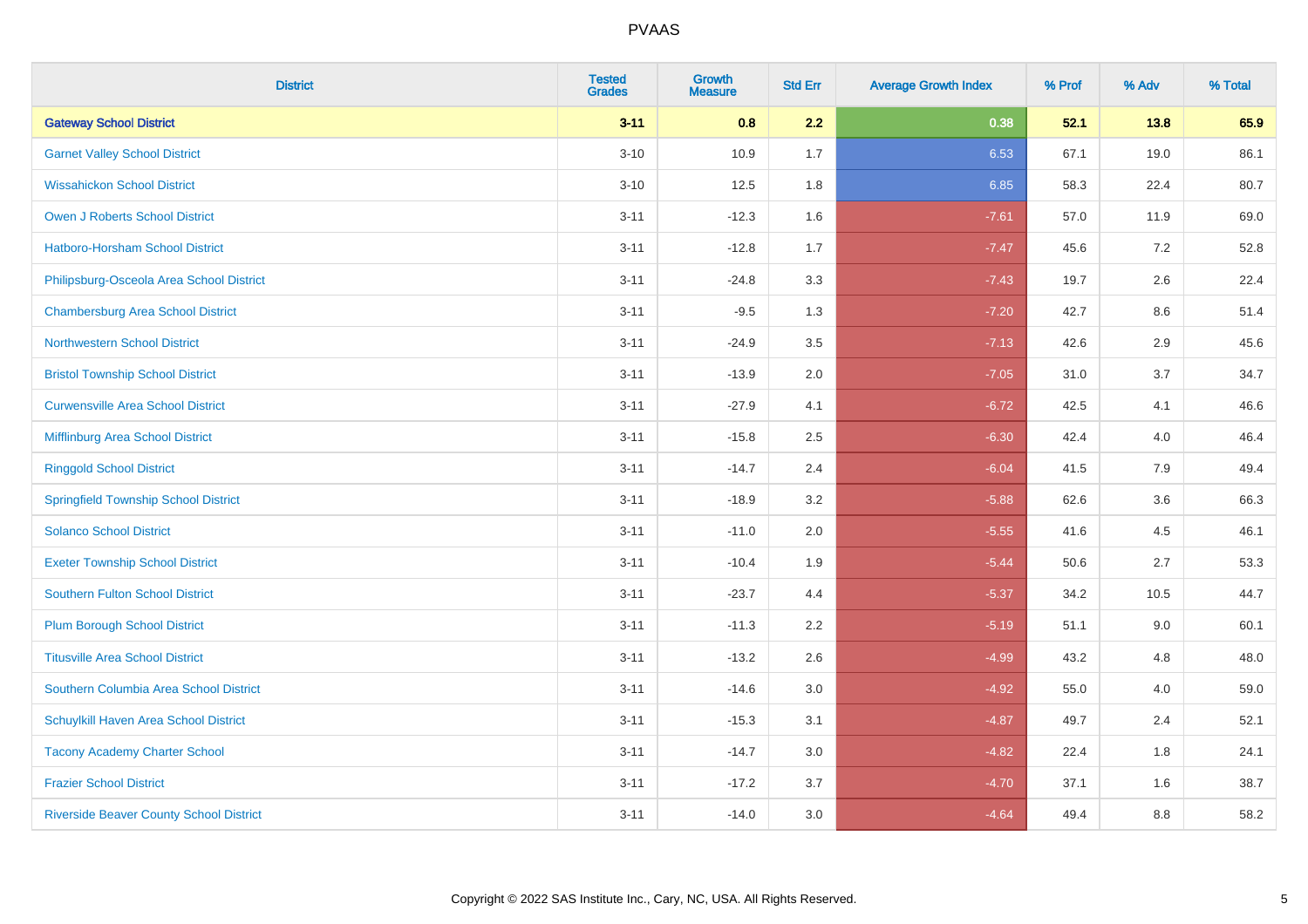| <b>District</b>                               | <b>Tested</b><br><b>Grades</b> | <b>Growth</b><br><b>Measure</b> | <b>Std Err</b> | <b>Average Growth Index</b> | % Prof | % Adv   | % Total |
|-----------------------------------------------|--------------------------------|---------------------------------|----------------|-----------------------------|--------|---------|---------|
| <b>Gateway School District</b>                | $3 - 11$                       | 0.8                             | 2.2            | 0.38                        | 52.1   | 13.8    | 65.9    |
| <b>Butler Area School District</b>            | $3 - 11$                       | $-6.5$                          | 1.5            | $-4.26$                     | 42.5   | 9.4     | 51.9    |
| Southern Tioga School District                | $3 - 11$                       | $-11.5$                         | 2.7            | $-4.25$                     | 47.8   | 6.4     | 54.3    |
| <b>South Park School District</b>             | $3 - 11$                       | $-11.3$                         | 2.7            | $-4.23$                     | 53.5   | 13.7    | 67.3    |
| <b>Wellsboro Area School District</b>         | $3 - 11$                       | $-12.4$                         | 3.0            | $-4.11$                     | 49.2   | 11.9    | 61.1    |
| <b>Big Spring School District</b>             | $3 - 11$                       | $-9.8$                          | 2.4            | $-4.00$                     | 38.6   | 8.9     | 47.5    |
| Southern Huntingdon County School District    | $3 - 11$                       | $-12.9$                         | 3.2            | $-3.98$                     | 32.5   | 2.5     | 35.0    |
| <b>Minersville Area School District</b>       | $3 - 11$                       | $-14.4$                         | 3.7            | $-3.90$                     | 39.3   | 3.3     | 42.6    |
| Propel Charter School - Braddock Hills        | $3 - 11$                       | $-13.6$                         | 3.6            | $-3.81$                     | 9.7    | 1.6     | 11.3    |
| Johnsonburg Area School District              | $3 - 11$                       | $-14.1$                         | 3.9            | $-3.62$                     | 54.0   | 4.6     | 58.6    |
| <b>Berwick Area School District</b>           | $3 - 11$                       | $-9.3$                          | 2.6            | $-3.59$                     | 42.1   | 5.5     | 47.6    |
| <b>Ridgway Area School District</b>           | $3 - 11$                       | $-14.5$                         | 4.1            | $-3.56$                     | 49.0   | 9.8     | 58.8    |
| <b>Moniteau School District</b>               | $3 - 11$                       | $-11.8$                         | 3.3            | $-3.56$                     | 50.0   | 6.3     | 56.3    |
| <b>Milton Area School District</b>            | $3 - 11$                       | $-8.7$                          | 2.5            | $-3.52$                     | 45.4   | 6.9     | 52.3    |
| <b>Penn-Delco School District</b>             | $3 - 11$                       | $-6.8$                          | 1.9            | $-3.51$                     | 46.6   | 3.2     | 49.8    |
| <b>Williamsburg Community School District</b> | $3 - 11$                       | $-14.3$                         | 4.1            | $-3.48$                     | 28.3   | $0.0\,$ | 28.3    |
| <b>Elizabeth Forward School District</b>      | $3 - 11$                       | $-8.4$                          | 2.4            | $-3.41$                     | 51.7   | 4.0     | 55.7    |
| <b>Steelton-Highspire School District</b>     | $3 - 11$                       | $-11.8$                         | 3.5            | $-3.40$                     | 14.5   | 0.0     | 14.5    |
| <b>Boyertown Area School District</b>         | $3 - 11$                       | $-4.7$                          | 1.5            | $-3.17$                     | 55.2   | 11.3    | 66.5    |
| <b>Wallenpaupack Area School District</b>     | $3 - 11$                       | $-7.1$                          | 2.3            | $-3.09$                     | 40.8   | 2.4     | 43.1    |
| <b>Dubois Area School District</b>            | $3 - 11$                       | $-6.2$                          | 2.0            | $-3.07$                     | 50.9   | 13.4    | 64.3    |
| <b>Palisades School District</b>              | $3 - 11$                       | $-8.7$                          | 2.8            | $-3.06$                     | 53.8   | 6.7     | 60.5    |
| <b>Pittsburgh School District</b>             | $3 - 11$                       | $-3.3$                          | 1.1            | $-3.04$                     | 33.9   | 8.2     | 42.1    |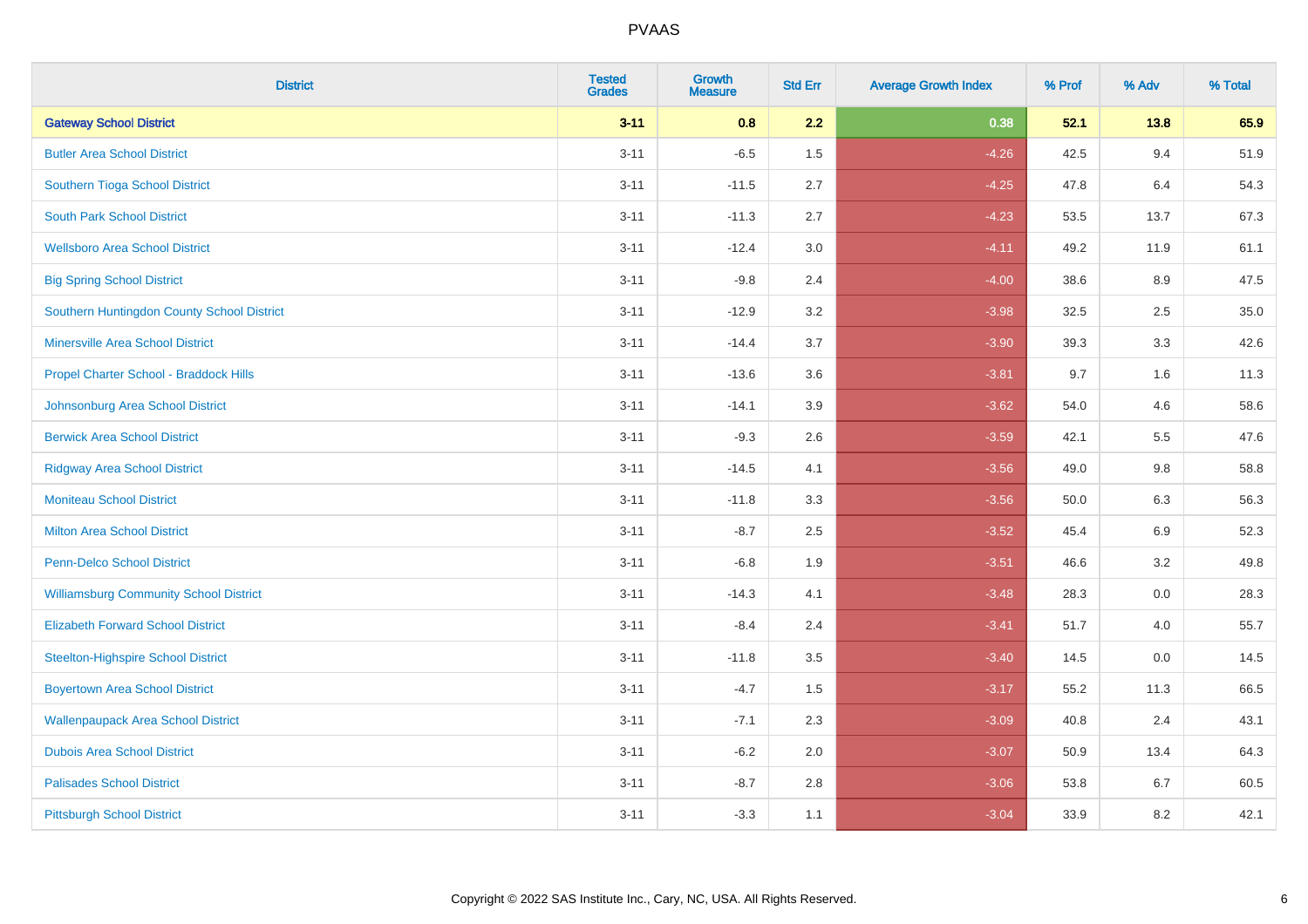| <b>District</b>                              | <b>Tested</b><br><b>Grades</b> | <b>Growth</b><br><b>Measure</b> | <b>Std Err</b> | <b>Average Growth Index</b> | % Prof | % Adv   | % Total |
|----------------------------------------------|--------------------------------|---------------------------------|----------------|-----------------------------|--------|---------|---------|
| <b>Gateway School District</b>               | $3 - 11$                       | 0.8                             | 2.2            | 0.38                        | 52.1   | 13.8    | 65.9    |
| Philadelphia Academy Charter School          | $3 - 11$                       | $-8.9$                          | 2.9            | $-3.04$                     | 50.5   | $2.9\,$ | 53.4    |
| <b>North East School District</b>            | $3 - 11$                       | $-9.3$                          | 3.1            | $-3.02$                     | 62.6   | 14.4    | 77.0    |
| <b>Penn Hills School District</b>            | $3 - 11$                       | $-7.6$                          | 2.6            | $-2.94$                     | 33.1   | 0.7     | 33.8    |
| <b>Rochester Area School District</b>        | $3 - 11$                       | $-13.2$                         | 4.6            | $-2.89$                     | 19.5   | 1.3     | 20.8    |
| <b>Propel Charter School-Homestead</b>       | $3 - 11$                       | $-11.7$                         | 4.1            | $-2.84$                     | 15.9   | 0.0     | 15.9    |
| Nazareth Area School District                | $3 - 11$                       | $-4.7$                          | 1.7            | $-2.82$                     | 59.2   | 9.9     | 69.0    |
| <b>Carlisle Area School District</b>         | $3 - 11$                       | $-5.3$                          | 1.9            | $-2.81$                     | 54.0   | 6.3     | 60.3    |
| <b>Redbank Valley School District</b>        | $3 - 11$                       | $-9.5$                          | 3.4            | $-2.77$                     | 31.5   | 4.9     | 36.4    |
| <b>Highlands School District</b>             | $3 - 11$                       | $-7.4$                          | 2.7            | $-2.76$                     | 44.4   | 3.7     | 48.2    |
| <b>Forest Hills School District</b>          | $3 - 11$                       | $-7.3$                          | 2.7            | $-2.74$                     | 41.1   | 13.7    | 54.8    |
| <b>Trinity Area School District</b>          | $3 - 11$                       | $-5.4$                          | 2.0            | $-2.71$                     | 48.3   | 11.8    | 60.1    |
| South Allegheny School District              | $3 - 11$                       | $-8.8$                          | 3.2            | $-2.70$                     | 40.5   | $0.0\,$ | 40.5    |
| <b>Blairsville-Saltsburg School District</b> | $3 - 11$                       | $-8.0$                          | 3.0            | $-2.68$                     | 37.3   | 7.0     | 44.3    |
| <b>Harbor Creek School District</b>          | $3 - 11$                       | $-7.1$                          | 2.7            | $-2.67$                     | 48.8   | 15.2    | 64.0    |
| <b>Pine Grove Area School District</b>       | $3 - 11$                       | $-7.7$                          | 2.9            | $-2.66$                     | 42.3   | 7.7     | 50.0    |
| <b>Dunmore School District</b>               | $3 - 11$                       | $-7.7$                          | 2.9            | $-2.62$                     | 34.0   | 7.2     | 41.2    |
| <b>Coatesville Area School District</b>      | $3 - 11$                       | $-4.4$                          | 1.7            | $-2.62$                     | 36.3   | 4.2     | 40.5    |
| <b>Slippery Rock Area School District</b>    | $3 - 11$                       | $-6.3$                          | 2.5            | $-2.51$                     | 56.2   | 9.5     | 65.7    |
| <b>North Star School District</b>            | $3 - 11$                       | $-8.7$                          | 3.5            | $-2.51$                     | 47.8   | 6.0     | 53.7    |
| <b>Keystone Central School District</b>      | $3 - 11$                       | $-5.1$                          | 2.0            | $-2.46$                     | 44.7   | 4.6     | 49.4    |
| <b>Sugar Valley Rural Charter School</b>     | $3 - 11$                       | $-11.0$                         | 4.5            | $-2.46$                     | 14.9   | 0.0     | 14.9    |
| <b>Mohawk Area School District</b>           | $3 - 11$                       | $-7.5$                          | 3.1            | $-2.45$                     | 49.4   | 11.0    | 60.4    |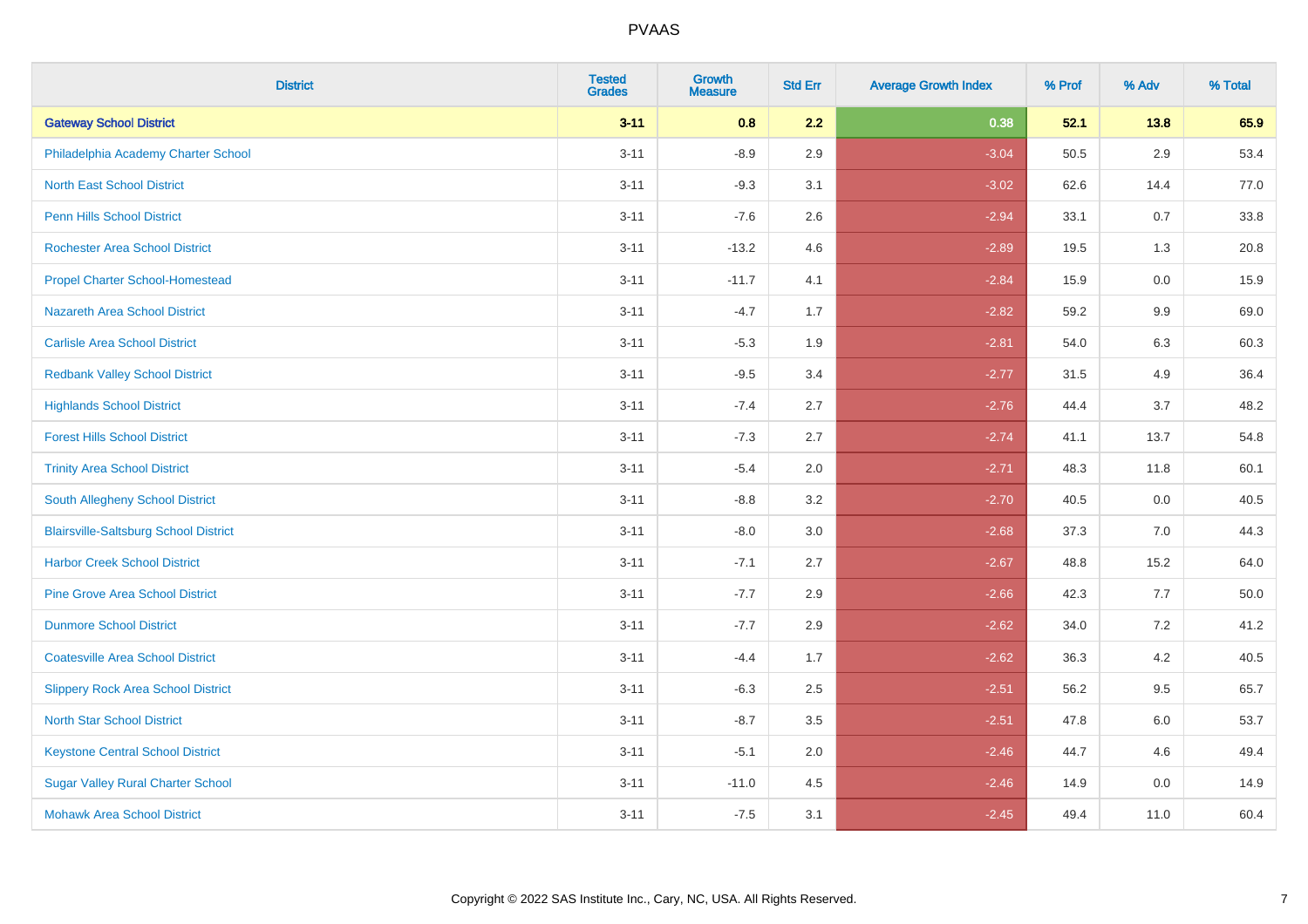| <b>District</b>                                | <b>Tested</b><br><b>Grades</b> | <b>Growth</b><br><b>Measure</b> | <b>Std Err</b> | <b>Average Growth Index</b> | % Prof | % Adv | % Total |
|------------------------------------------------|--------------------------------|---------------------------------|----------------|-----------------------------|--------|-------|---------|
| <b>Gateway School District</b>                 | $3 - 11$                       | 0.8                             | 2.2            | 0.38                        | 52.1   | 13.8  | 65.9    |
| <b>Farrell Area School District</b>            | $3 - 11$                       | $-10.4$                         | 4.3            | $-2.41$                     | 19.0   | 0.0   | 19.0    |
| <b>Freedom Area School District</b>            | $3 - 11$                       | $-7.1$                          | 3.0            | $-2.37$                     | 43.8   | 4.2   | 47.9    |
| <b>Southmoreland School District</b>           | $3 - 11$                       | $-8.3$                          | 3.6            | $-2.32$                     | 56.8   | 7.2   | 64.0    |
| <b>Upper Moreland Township School District</b> | $3 - 11$                       | $-5.0$                          | 2.2            | $-2.31$                     | 57.9   | 4.0   | 61.9    |
| Salisbury-Elk Lick School District             | $3 - 11$                       | $-13.5$                         | 5.9            | $-2.30$                     | 27.8   | 0.0   | 27.8    |
| Indiana Area School District                   | $3 - 11$                       | $-5.3$                          | 2.3            | $-2.28$                     | 47.6   | 18.4  | 66.1    |
| <b>Oxford Area School District</b>             | $3 - 11$                       | $-4.3$                          | 1.9            | $-2.26$                     | 41.3   | 8.0   | 49.3    |
| <b>East Lycoming School District</b>           | $3 - 11$                       | $-6.0$                          | 2.7            | $-2.24$                     | 48.3   | 4.2   | 52.5    |
| <b>Windber Area School District</b>            | $3 - 11$                       | $-7.2$                          | 3.2            | $-2.24$                     | 55.4   | 7.2   | 62.6    |
| <b>Muncy School District</b>                   | $3 - 11$                       | $-8.1$                          | 3.7            | $-2.21$                     | 42.0   | 3.8   | 45.8    |
| Jim Thorpe Area School District                | $3 - 11$                       | $-5.8$                          | 2.7            | $-2.19$                     | 33.3   | 7.4   | 40.7    |
| <b>Perkiomen Valley School District</b>        | $3 - 11$                       | $-3.5$                          | 1.6            | $-2.18$                     | 53.8   | 13.4  | 67.2    |
| <b>Crawford Central School District</b>        | $3 - 11$                       | $-4.7$                          | 2.2            | $-2.15$                     | 40.6   | 10.5  | 51.1    |
| <b>Aliquippa School District</b>               | $3 - 11$                       | $-9.0$                          | 4.2            | $-2.14$                     | 11.0   | 0.0   | 11.0    |
| <b>Williams Valley School District</b>         | $3 - 11$                       | $-7.3$                          | 3.4            | $-2.13$                     | 23.2   | 0.0   | 23.2    |
| <b>Middletown Area School District</b>         | $3 - 11$                       | $-5.3$                          | 2.6            | $-2.05$                     | 46.4   | 5.3   | 51.7    |
| <b>Karns City Area School District</b>         | $3 - 11$                       | $-6.0$                          | 2.9            | $-2.03$                     | 53.1   | 8.3   | 61.5    |
| <b>Corry Area School District</b>              | $3 - 11$                       | $-5.3$                          | 2.6            | $-2.03$                     | 38.5   | 6.0   | 44.5    |
| <b>Upper Dauphin Area School District</b>      | $3 - 11$                       | $-6.3$                          | 3.2            | $-1.98$                     | 37.4   | 4.8   | 42.2    |
| <b>Bermudian Springs School District</b>       | $3 - 11$                       | $-5.5$                          | 2.9            | $-1.94$                     | 56.4   | 6.8   | 63.2    |
| <b>Somerset Area School District</b>           | $3 - 11$                       | $-4.4$                          | 2.3            | $-1.93$                     | 44.4   | 14.9  | 59.3    |
| <b>Mount Pleasant Area School District</b>     | $3 - 11$                       | $-5.0$                          | 2.6            | $-1.93$                     | 52.6   | 0.0   | 52.6    |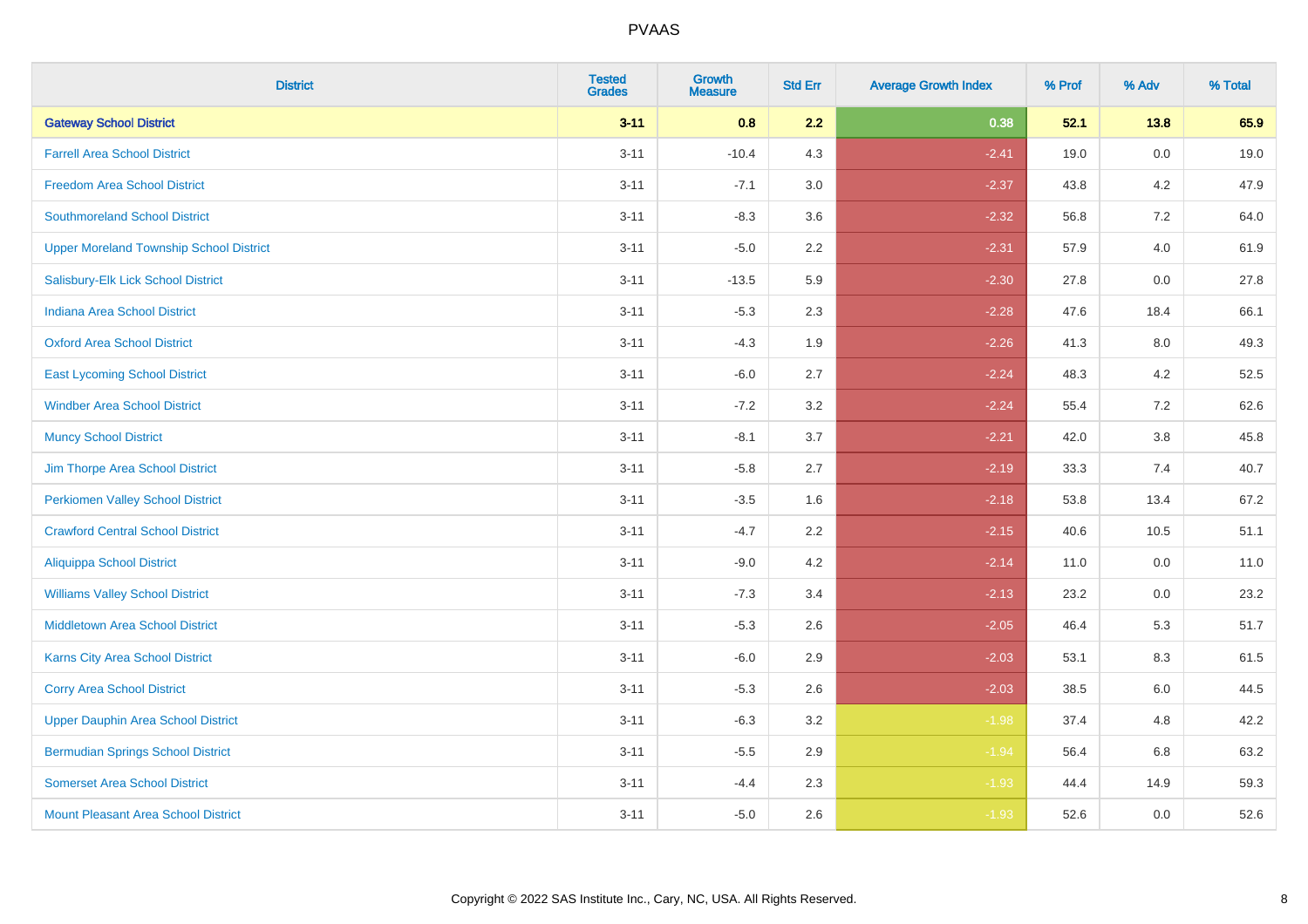| <b>District</b>                                | <b>Tested</b><br><b>Grades</b> | <b>Growth</b><br><b>Measure</b> | <b>Std Err</b> | <b>Average Growth Index</b> | % Prof | % Adv   | % Total |
|------------------------------------------------|--------------------------------|---------------------------------|----------------|-----------------------------|--------|---------|---------|
| <b>Gateway School District</b>                 | $3 - 11$                       | 0.8                             | 2.2            | 0.38                        | 52.1   | 13.8    | 65.9    |
| <b>Gettysburg Area School District</b>         | $3 - 11$                       | $-4.0$                          | 2.1            | $-1.89$                     | 45.3   | 14.0    | 59.3    |
| <b>Greensburg Salem School District</b>        | $3 - 11$                       | $-4.4$                          | 2.4            | $-1.88$                     | 47.6   | 4.9     | 52.4    |
| <b>East Allegheny School District</b>          | $3 - 11$                       | $-6.3$                          | 3.3            | $-1.87$                     | 31.9   | 9.7     | 41.7    |
| <b>Western Beaver County School District</b>   | $3 - 11$                       | $-7.8$                          | 4.2            | $-1.87$                     | 56.5   | 6.5     | 63.0    |
| <b>Kiski Area School District</b>              | $3 - 11$                       | $-3.7$                          | 2.0            | $-1.86$                     | 57.4   | 10.4    | 67.8    |
| <b>Brandywine Heights Area School District</b> | $3 - 11$                       | $-4.9$                          | 2.7            | $-1.81$                     | 49.2   | 8.2     | 57.4    |
| <b>Pequea Valley School District</b>           | $3 - 11$                       | $-5.8$                          | 3.2            | $-1.80$                     | 39.8   | 9.1     | 48.9    |
| <b>Pittston Area School District</b>           | $3 - 11$                       | $-10.1$                         | 5.6            | $-1.80$                     | 38.1   | 9.5     | 47.6    |
| <b>Washington School District</b>              | $3 - 11$                       | $-4.9$                          | 2.8            | $-1.76$                     | 30.1   | 2.4     | 32.5    |
| <b>Canton Area School District</b>             | $3 - 11$                       | $-5.5$                          | 3.2            | $-1.75$                     | 40.7   | 2.3     | 43.0    |
| <b>Brentwood Borough School District</b>       | $3 - 11$                       | $-5.3$                          | 3.0            | $-1.72$                     | 52.0   | 6.1     | 58.2    |
| East Pennsboro Area School District            | $3 - 11$                       | $-4.2$                          | 2.5            | $-1.71$                     | 60.8   | $8.5\,$ | 69.3    |
| <b>Fairfield Area School District</b>          | $3 - 11$                       | $-5.6$                          | 3.4            | $-1.66$                     | 57.9   | 4.0     | 61.8    |
| <b>Shamokin Area School District</b>           | $3 - 11$                       | $-7.7$                          | 4.8            | $-1.60$                     | 38.1   | 3.2     | 41.3    |
| <b>Claysburg-Kimmel School District</b>        | $3 - 11$                       | $-5.7$                          | 4.0            | $-1.42$                     | 42.9   | 8.2     | 51.0    |
| <b>Westmont Hilltop School District</b>        | $3 - 11$                       | $-4.0$                          | 2.8            | $-1.40$                     | 36.3   | 13.3    | 49.6    |
| <b>Greencastle-Antrim School District</b>      | $3 - 11$                       | $-3.0$                          | 2.2            | $-1.36$                     | 62.4   | 9.9     | 72.3    |
| <b>Ellwood City Area School District</b>       | $3 - 11$                       | $-4.2$                          | 3.2            | $-1.29$                     | 54.1   | 14.1    | 68.2    |
| <b>Shade-Central City School District</b>      | $3 - 11$                       | $-5.9$                          | 4.6            | $-1.28$                     | 27.8   | 0.0     | 27.8    |
| <b>Elk Lake School District</b>                | $3 - 11$                       | $-4.0$                          | 3.3            | $-1.23$                     | 46.2   | 3.3     | 49.4    |
| <b>Riverview School District</b>               | $3 - 11$                       | $-4.6$                          | 3.8            | $-1.20$                     | 57.9   | 15.8    | 73.7    |
| <b>Greater Johnstown School District</b>       | $3 - 11$                       | $-3.1$                          | 2.6            | $-1.19$                     | 26.1   | 0.0     | 26.1    |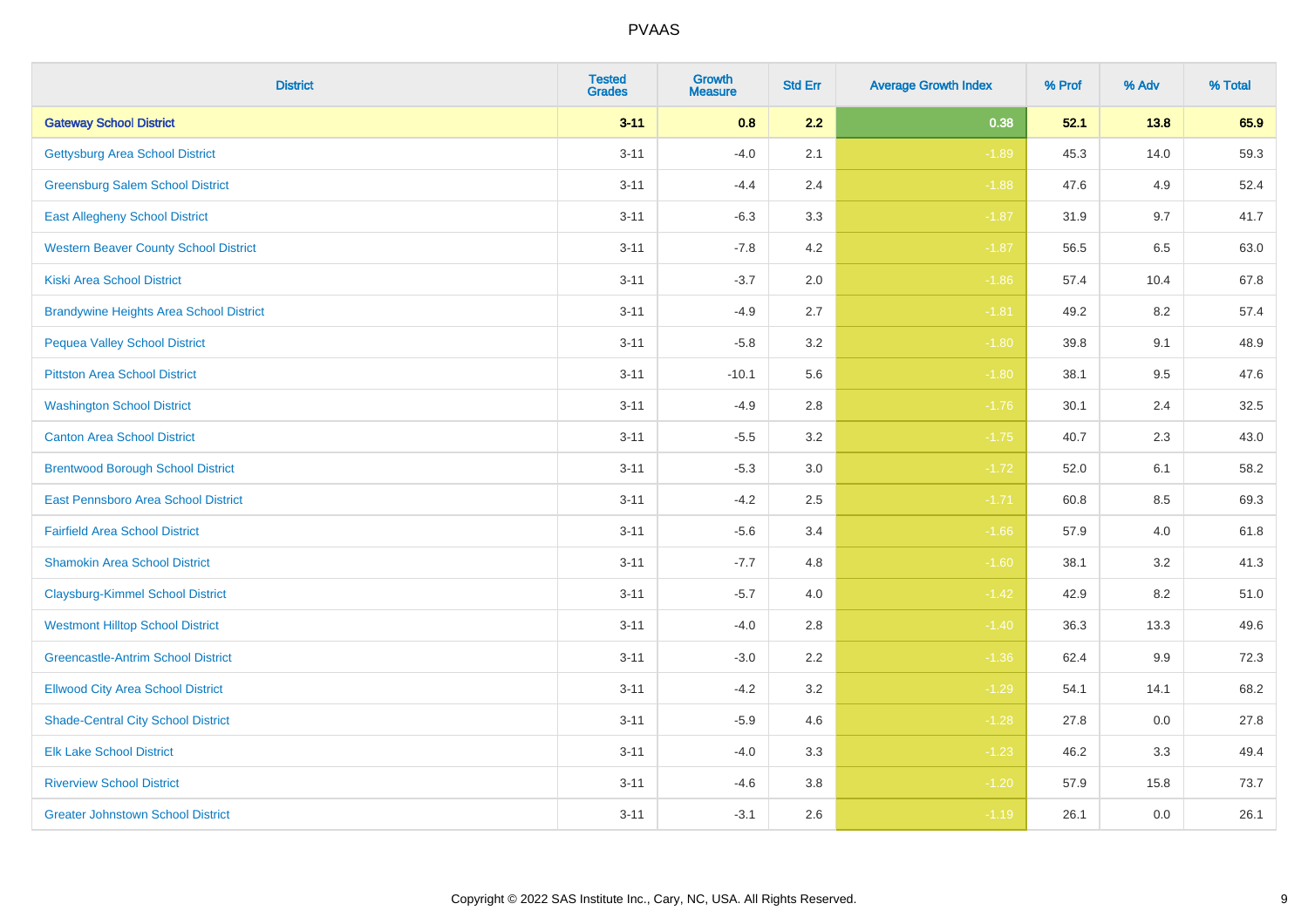| <b>District</b>                              | <b>Tested</b><br><b>Grades</b> | Growth<br><b>Measure</b> | <b>Std Err</b> | <b>Average Growth Index</b> | % Prof | % Adv   | % Total |
|----------------------------------------------|--------------------------------|--------------------------|----------------|-----------------------------|--------|---------|---------|
| <b>Gateway School District</b>               | $3 - 11$                       | 0.8                      | 2.2            | 0.38                        | 52.1   | 13.8    | 65.9    |
| <b>Big Beaver Falls Area School District</b> | $3 - 11$                       | $-3.9$                   | 3.3            | $-1.18$                     | 34.1   | 3.5     | 37.6    |
| <b>Chichester School District</b>            | $3 - 11$                       | $-2.7$                   | 2.3            | $-1.17$                     | 44.6   | 6.6     | 51.2    |
| Jeannette City School District               | $3 - 11$                       | $-4.3$                   | 3.8            | $-1.13$                     | 46.7   | $7.5\,$ | 54.2    |
| <b>Dallas School District</b>                | $3 - 11$                       | $-2.5$                   | 2.2            | $-1.12$                     | 54.9   | 7.6     | 62.4    |
| Juniata Valley School District               | $3 - 11$                       | $-3.9$                   | 3.5            | $-1.10$                     | 44.4   | 3.5     | 47.8    |
| <b>Riverside School District</b>             | $3 - 11$                       | $-3.2$                   | 3.0            | $-1.09$                     | 43.0   | 9.0     | 52.0    |
| <b>Quaker Valley School District</b>         | $3 - 11$                       | $-2.8$                   | 2.6            | $-1.08$                     | 55.2   | 13.2    | 68.4    |
| Oil City Area School District                | $3 - 11$                       | $-2.9$                   | 2.6            | $-1.08$                     | 44.4   | 5.8     | 50.2    |
| <b>West Greene School District</b>           | $3 - 11$                       | $-4.5$                   | 4.3            | $-1.04$                     | 36.6   | 7.3     | 43.9    |
| <b>Lewisburg Area School District</b>        | $3 - 11$                       | $-2.7$                   | 2.6            | $-1.03$                     | 57.0   | 18.5    | 75.6    |
| <b>Seneca Valley School District</b>         | $3 - 11$                       | $-1.4$                   | 1.4            | $-0.99$                     | 57.2   | 11.4    | 68.6    |
| <b>North Hills School District</b>           | $3 - 11$                       | $-1.8$                   | 1.8            | $-0.96$                     | 59.1   | 14.1    | 73.2    |
| <b>Wyoming Valley West School District</b>   | $3 - 11$                       | $-2.2$                   | 2.4            | $-0.91$                     | 49.4   | 3.0     | 52.4    |
| <b>Austin Area School District</b>           | $3 - 11$                       | $-5.7$                   | 6.4            | $-0.90$                     | 33.3   | 5.6     | 38.9    |
| <b>Montour School District</b>               | $3 - 11$                       | $-1.8$                   | 2.1            | $-0.88$                     | 61.4   | 15.1    | 76.5    |
| <b>Charleroi School District</b>             | $3 - 11$                       | $-2.6$                   | 3.0            | $-0.86$                     | 55.7   | 7.4     | 63.1    |
| <b>Phoenixville Area School District</b>     | $3 - 11$                       | $-1.7$                   | 2.1            | $-0.83$                     | 59.9   | 10.6    | 70.5    |
| <b>Chartiers Valley School District</b>      | $3 - 11$                       | $-1.7$                   | 2.0            | $-0.81$                     | 54.7   | 8.4     | 63.1    |
| <b>Forest Area School District</b>           | $3 - 11$                       | $-4.4$                   | 5.4            | $-0.81$                     | 36.2   | 2.1     | 38.3    |
| <b>Lebanon School District</b>               | $3 - 11$                       | $-1.6$                   | 1.9            | $-0.80$                     | 24.4   | 2.6     | 27.0    |
| Shenango Area School District                | $3 - 11$                       | $-2.6$                   | 3.3            | $-0.79$                     | 50.6   | 13.9    | 64.6    |
| <b>Gillingham Charter School</b>             | $3 - 11$                       | $-4.4$                   | 5.6            | $-0.77$                     | 20.8   | 8.3     | 29.2    |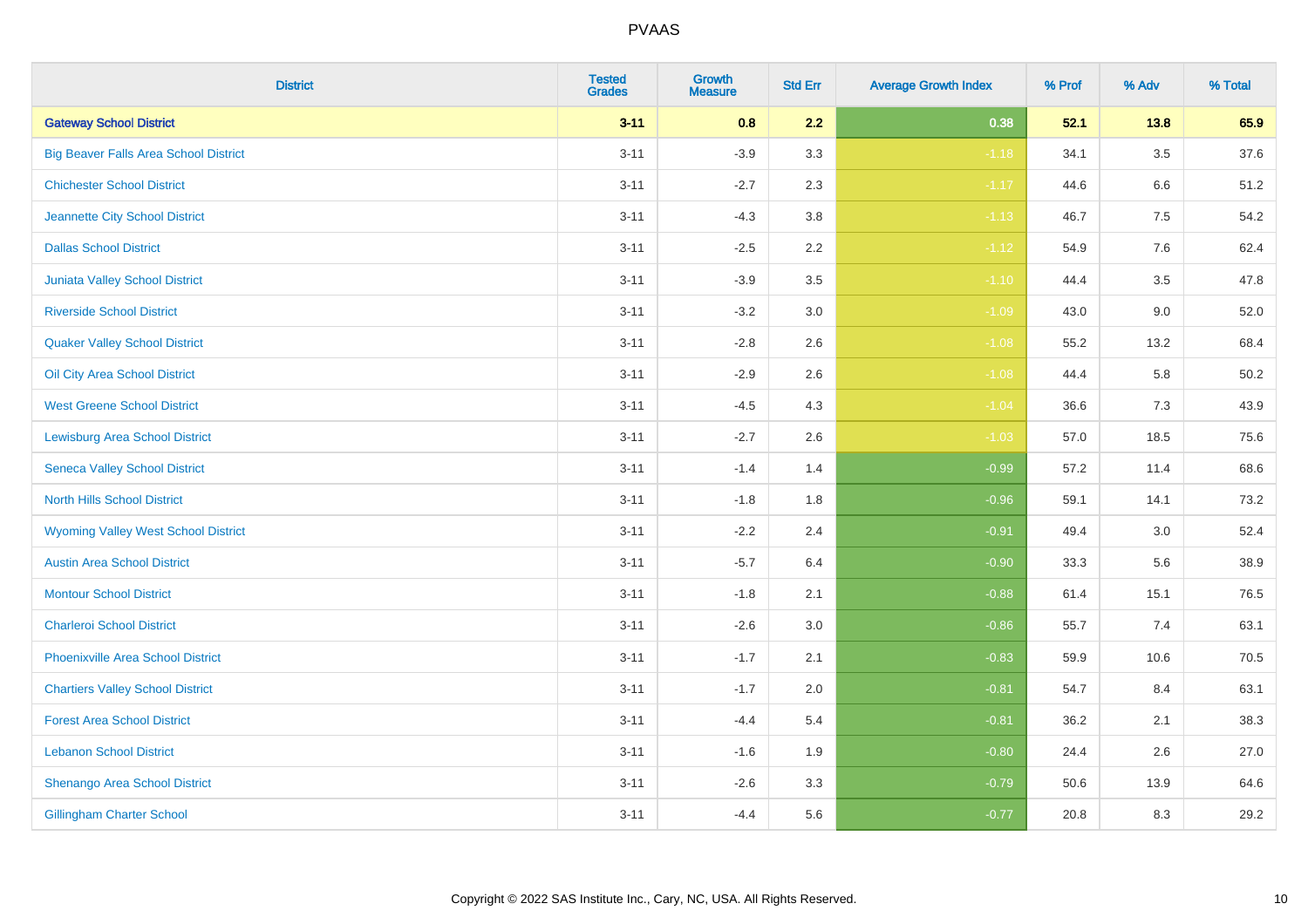| <b>District</b>                              | <b>Tested</b><br><b>Grades</b> | <b>Growth</b><br><b>Measure</b> | <b>Std Err</b> | <b>Average Growth Index</b> | % Prof | % Adv | % Total |
|----------------------------------------------|--------------------------------|---------------------------------|----------------|-----------------------------|--------|-------|---------|
| <b>Gateway School District</b>               | $3 - 11$                       | 0.8                             | 2.2            | 0.38                        | 52.1   | 13.8  | 65.9    |
| <b>Bald Eagle Area School District</b>       | $3 - 11$                       | $-2.1$                          | 2.7            | $-0.75$                     | 48.4   | 9.4   | 57.7    |
| Huntingdon Area School District              | $3 - 11$                       | $-2.0$                          | 2.7            | $-0.72$                     | 36.8   | 10.3  | 47.0    |
| Mt Lebanon School District                   | $3 - 11$                       | $-1.0$                          | 1.5            | $-0.70$                     | 61.9   | 24.0  | 85.9    |
| <b>Lehighton Area School District</b>        | $3 - 11$                       | $-1.6$                          | 2.3            | $-0.70$                     | 51.1   | 5.6   | 56.7    |
| <b>North Pocono School District</b>          | $3 - 11$                       | $-2.3$                          | 3.4            | $-0.68$                     | 52.0   | 16.4  | 68.5    |
| <b>Cheltenham School District</b>            | $3 - 11$                       | $-1.4$                          | 2.1            | $-0.67$                     | 46.1   | 10.0  | 56.1    |
| <b>Fannett-Metal School District</b>         | $3 - 11$                       | $-3.4$                          | 5.1            | $-0.67$                     | 38.7   | 8.1   | 46.8    |
| <b>Susquehanna Community School District</b> | $3 - 11$                       | $-2.8$                          | 4.2            | $-0.66$                     | 49.4   | 6.9   | 56.3    |
| <b>Burgettstown Area School District</b>     | $3 - 11$                       | $-2.1$                          | 3.4            | $-0.62$                     | 50.0   | 1.4   | 51.4    |
| <b>Central Greene School District</b>        | $3 - 11$                       | $-1.6$                          | 2.8            | $-0.55$                     | 54.2   | 2.8   | 57.0    |
| <b>Canon-Mcmillan School District</b>        | $3 - 11$                       | $-0.8$                          | 1.6            | $-0.50$                     | 58.7   | 15.9  | 74.6    |
| South Side Area School District              | $3 - 11$                       | $-1.6$                          | 3.3            | $-0.48$                     | 50.0   | 6.8   | 56.8    |
| <b>Shaler Area School District</b>           | $3 - 11$                       | $-0.8$                          | 1.9            | $-0.43$                     | 49.1   | 9.6   | 58.7    |
| North Schuylkill School District             | $3 - 11$                       | $-1.0$                          | 2.4            | $-0.42$                     | 41.8   | 5.1   | 46.8    |
| <b>Sharpsville Area School District</b>      | $3 - 11$                       | $-1.4$                          | 3.5            | $-0.40$                     | 55.2   | 13.4  | 68.7    |
| <b>Palmerton Area School District</b>        | $3 - 11$                       | $-1.2$                          | 3.0            | $-0.39$                     | 57.4   | 5.0   | 62.4    |
| Hope For Hyndman Charter School              | $3 - 11$                       | $-2.0$                          | 6.1            | $-0.32$                     | 33.3   | 0.0   | 33.3    |
| <b>Albert Gallatin Area School District</b>  | $3 - 11$                       | $-0.8$                          | 2.4            | $-0.32$                     | 54.5   | 10.0  | 64.6    |
| <b>Cornell School District</b>               | $3 - 11$                       | $-1.6$                          | 5.0            | $-0.32$                     | 33.8   | 1.5   | 35.4    |
| <b>Tuscarora School District</b>             | $3 - 11$                       | $-0.6$                          | 2.3            | $-0.27$                     | 45.1   | 8.1   | 53.2    |
| <b>Penn Manor School District</b>            | $3 - 11$                       | $-0.4$                          | 1.6            | $-0.25$                     | 51.9   | 12.6  | 64.5    |
| <b>Lakeview School District</b>              | $3 - 11$                       | $-0.9$                          | 3.7            | $-0.24$                     | 60.3   | 3.2   | 63.5    |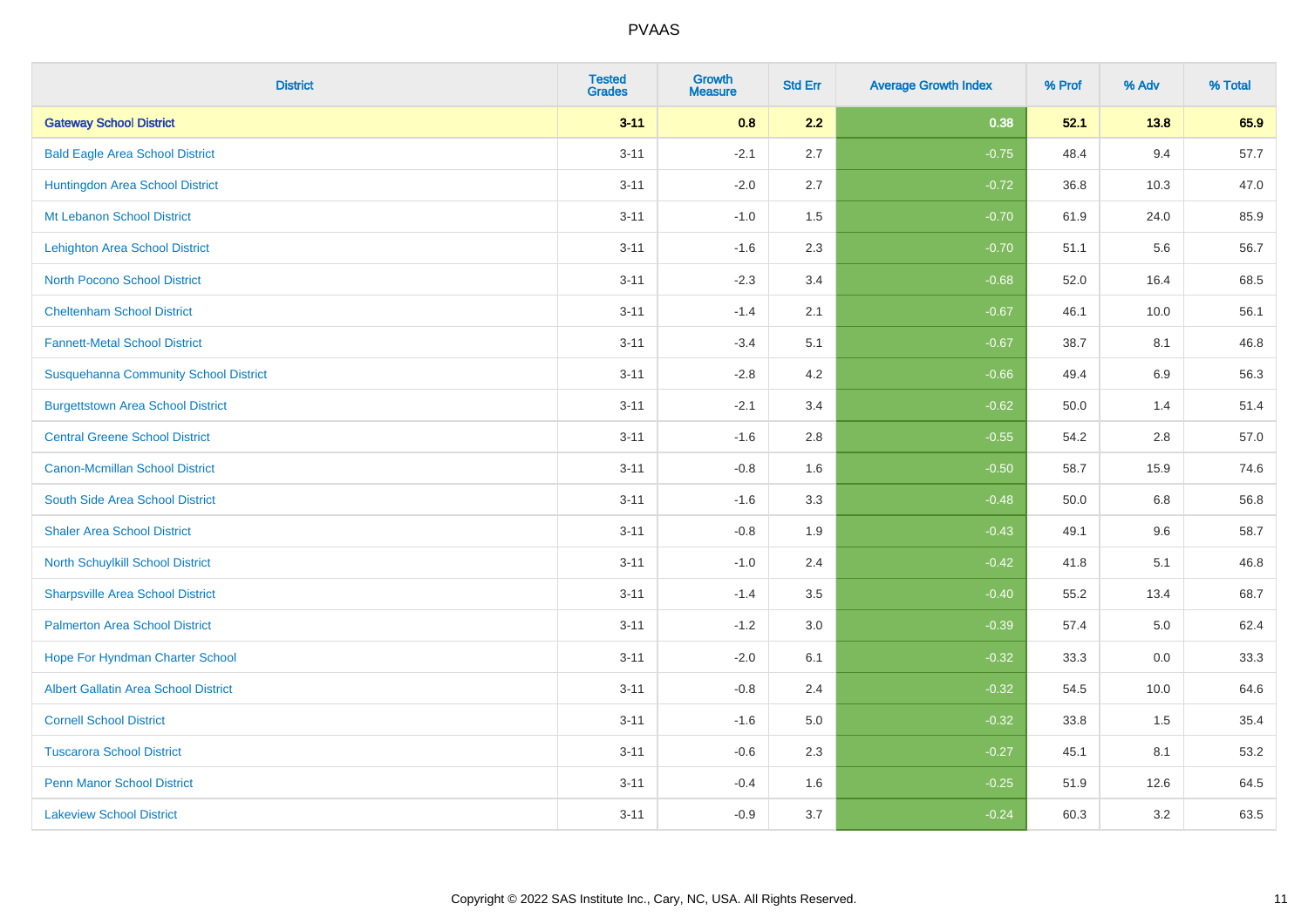| <b>District</b>                          | <b>Tested</b><br><b>Grades</b> | <b>Growth</b><br><b>Measure</b> | <b>Std Err</b> | <b>Average Growth Index</b> | % Prof | % Adv   | % Total |
|------------------------------------------|--------------------------------|---------------------------------|----------------|-----------------------------|--------|---------|---------|
| <b>Gateway School District</b>           | $3 - 11$                       | 0.8                             | 2.2            | 0.38                        | 52.1   | 13.8    | 65.9    |
| <b>Girard School District</b>            | $3 - 11$                       | $-0.6$                          | 2.7            | $-0.22$                     | 53.9   | 15.6    | 69.6    |
| <b>Harrisburg City School District</b>   | $3 - 11$                       | $-0.4$                          | 2.1            | $-0.19$                     | 15.1   | 0.4     | 15.5    |
| <b>Mount Carmel Area School District</b> | $3 - 11$                       | $-0.6$                          | 3.1            | $-0.18$                     | 45.3   | 2.1     | 47.4    |
| <b>Crestwood School District</b>         | $3 - 11$                       | $-0.4$                          | 2.4            | $-0.17$                     | 57.4   | 17.0    | 74.4    |
| <b>Southern Lehigh School District</b>   | $3 - 11$                       | $-0.4$                          | 2.3            | $-0.17$                     | 66.1   | 11.9    | 78.0    |
| <b>Bellefonte Area School District</b>   | $3 - 11$                       | $-0.4$                          | 2.2            | $-0.17$                     | 47.6   | 10.6    | 58.2    |
| <b>Otto-Eldred School District</b>       | $3 - 11$                       | $-0.7$                          | 4.2            | $-0.15$                     | 56.2   | $6.2\,$ | 62.5    |
| <b>Oley Valley School District</b>       | $3 - 11$                       | $-0.4$                          | 2.8            | $-0.15$                     | 43.1   | 12.9    | 56.0    |
| <b>Central Fulton School District</b>    | $3 - 11$                       | $-0.5$                          | 3.5            | $-0.14$                     | 51.4   | 8.6     | 60.0    |
| <b>Blue Ridge School District</b>        | $3 - 11$                       | $-0.5$                          | 3.6            | $-0.12$                     | 44.6   | 3.1     | 47.7    |
| New Kensington-Arnold School District    | $3 - 11$                       | $-0.4$                          | 3.8            | $-0.10$                     | 40.7   | 3.7     | 44.4    |
| <b>Chester-Upland School District</b>    | $3 - 11$                       | $-0.3$                          | 2.7            | $-0.09$                     | 13.8   | 0.8     | 14.6    |
| <b>Warren County School District</b>     | $3 - 11$                       | $-0.1$                          | 1.8            | $-0.06$                     | 37.2   | 5.3     | 42.6    |
| <b>Mercer Area School District</b>       | $3 - 11$                       | $-0.2$                          | 3.3            | $-0.06$                     | 56.0   | $8.0\,$ | 64.0    |
| <b>Penn Cambria School District</b>      | $3 - 11$                       | $-0.0$                          | 2.7            | $-0.01$                     | 61.5   | 7.7     | 69.2    |
| <b>Susquenita School District</b>        | $3 - 11$                       | $-0.1$                          | 2.8            | $-0.01$                     | 47.7   | 10.1    | 57.8    |
| <b>Wilkes-Barre Area School District</b> | $3 - 11$                       | 0.1                             | 3.2            | 0.02                        | 35.5   | 5.4     | 40.9    |
| East Stroudsburg Area School District    | $3 - 11$                       | 0.1                             | 1.6            | 0.05                        | 45.8   | 7.8     | 53.6    |
| <b>West Branch Area School District</b>  | $3 - 11$                       | 0.2                             | 3.8            | 0.05                        | 47.2   | 1.9     | 49.1    |
| <b>Hempfield School District</b>         | $3 - 11$                       | 0.1                             | 1.4            | 0.08                        | 58.2   | 9.9     | 68.2    |
| Insight PA Cyber Charter School          | $3 - 11$                       | 0.7                             | 5.7            | 0.12                        | 50.0   | 4.8     | 54.8    |
| <b>Danville Area School District</b>     | $3 - 11$                       | 0.4                             | 2.6            | 0.15                        | 57.4   | 18.4    | 75.7    |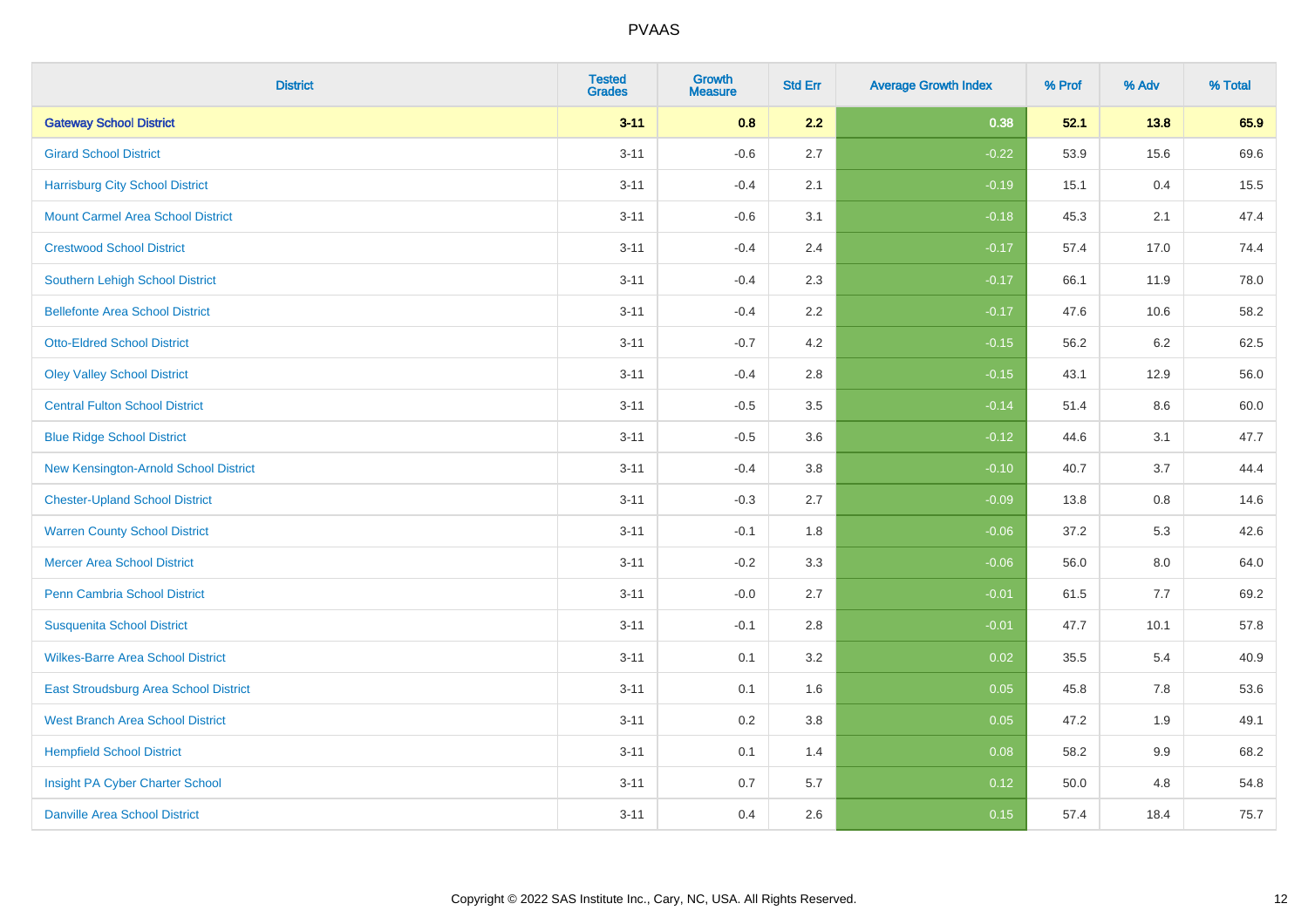| <b>District</b>                               | <b>Tested</b><br><b>Grades</b> | <b>Growth</b><br><b>Measure</b> | <b>Std Err</b> | <b>Average Growth Index</b> | % Prof | % Adv   | % Total |
|-----------------------------------------------|--------------------------------|---------------------------------|----------------|-----------------------------|--------|---------|---------|
| <b>Gateway School District</b>                | $3 - 11$                       | 0.8                             | 2.2            | 0.38                        | 52.1   | 13.8    | 65.9    |
| Northern Lebanon School District              | $3 - 11$                       | 0.4                             | 2.5            | 0.15                        | 28.0   | $3.0\,$ | 31.0    |
| <b>Brockway Area School District</b>          | $3 - 11$                       | 0.6                             | 3.6            | 0.16                        | 49.2   | 7.7     | 56.9    |
| <b>Jersey Shore Area School District</b>      | $3 - 11$                       | $0.5\,$                         | 2.6            | 0.21                        | 47.1   | 9.2     | 56.2    |
| <b>Greenville Area School District</b>        | $3 - 11$                       | 0.7                             | 2.9            | 0.26                        | 53.4   | 6.9     | 60.3    |
| <b>Greater Latrobe School District</b>        | $3 - 11$                       | 0.6                             | 1.9            | 0.31                        | 55.5   | 14.1    | 69.5    |
| Lehigh Valley Academy Regional Charter School | $3 - 11$                       | 0.7                             | 2.3            | 0.32                        | 46.3   | $5.0\,$ | 51.4    |
| <b>Lower Dauphin School District</b>          | $3 - 11$                       | 0.6                             | 1.9            | 0.33                        | 49.2   | 12.6    | 61.8    |
| <b>Lakeland School District</b>               | $3 - 11$                       | 1.1                             | 2.8            | 0.38                        | 48.6   | 3.7     | 52.3    |
| <b>Gateway School District</b>                | $3 - 11$                       | 0.8                             | 2.2            | 0.38                        | 52.1   | 13.8    | 65.9    |
| <b>South Eastern School District</b>          | $3 - 11$                       | 0.9                             | 2.4            | 0.39                        | 54.8   | 6.6     | 61.4    |
| <b>Galeton Area School District</b>           | $3 - 11$                       | 2.2                             | 5.3            | 0.42                        | 41.3   | 4.4     | 45.6    |
| <b>Union Area School District</b>             | $3 - 11$                       | 1.9                             | 4.3            | 0.44                        | 61.5   | $0.0\,$ | 61.5    |
| <b>Upper Adams School District</b>            | $3 - 11$                       | 1.3                             | 2.9            | 0.47                        | 55.2   | 8.6     | 63.8    |
| <b>Hanover Area School District</b>           | $3 - 11$                       | 2.2                             | 4.6            | 0.48                        | 42.9   | 5.7     | 48.6    |
| <b>Schuylkill Valley School District</b>      | $3 - 11$                       | 1.4                             | 2.5            | 0.56                        | 55.1   | 10.2    | 65.3    |
| <b>Forbes Road School District</b>            | $3 - 11$                       | 2.8                             | 5.1            | 0.56                        | 41.4   | 10.3    | 51.7    |
| <b>Commodore Perry School District</b>        | $3 - 11$                       | 3.2                             | 5.5            | 0.58                        | 58.3   | 0.0     | 58.3    |
| <b>Laurel School District</b>                 | $3 - 11$                       | 1.8                             | 3.1            | 0.59                        | 70.1   | 2.3     | 72.4    |
| <b>United School District</b>                 | $3 - 11$                       | 2.1                             | 3.4            | 0.63                        | 60.3   | 6.6     | 66.9    |
| <b>Athens Area School District</b>            | $3 - 11$                       | 1.6                             | 2.5            | 0.64                        | 46.9   | 7.6     | 54.5    |
| <b>Marple Newtown School District</b>         | $3 - 11$                       | 2.0                             | 2.4            | 0.81                        | 57.6   | 12.8    | 70.4    |
| <b>Mcguffey School District</b>               | $3 - 11$                       | 2.1                             | 2.6            | 0.81                        | 57.7   | 3.1     | 60.8    |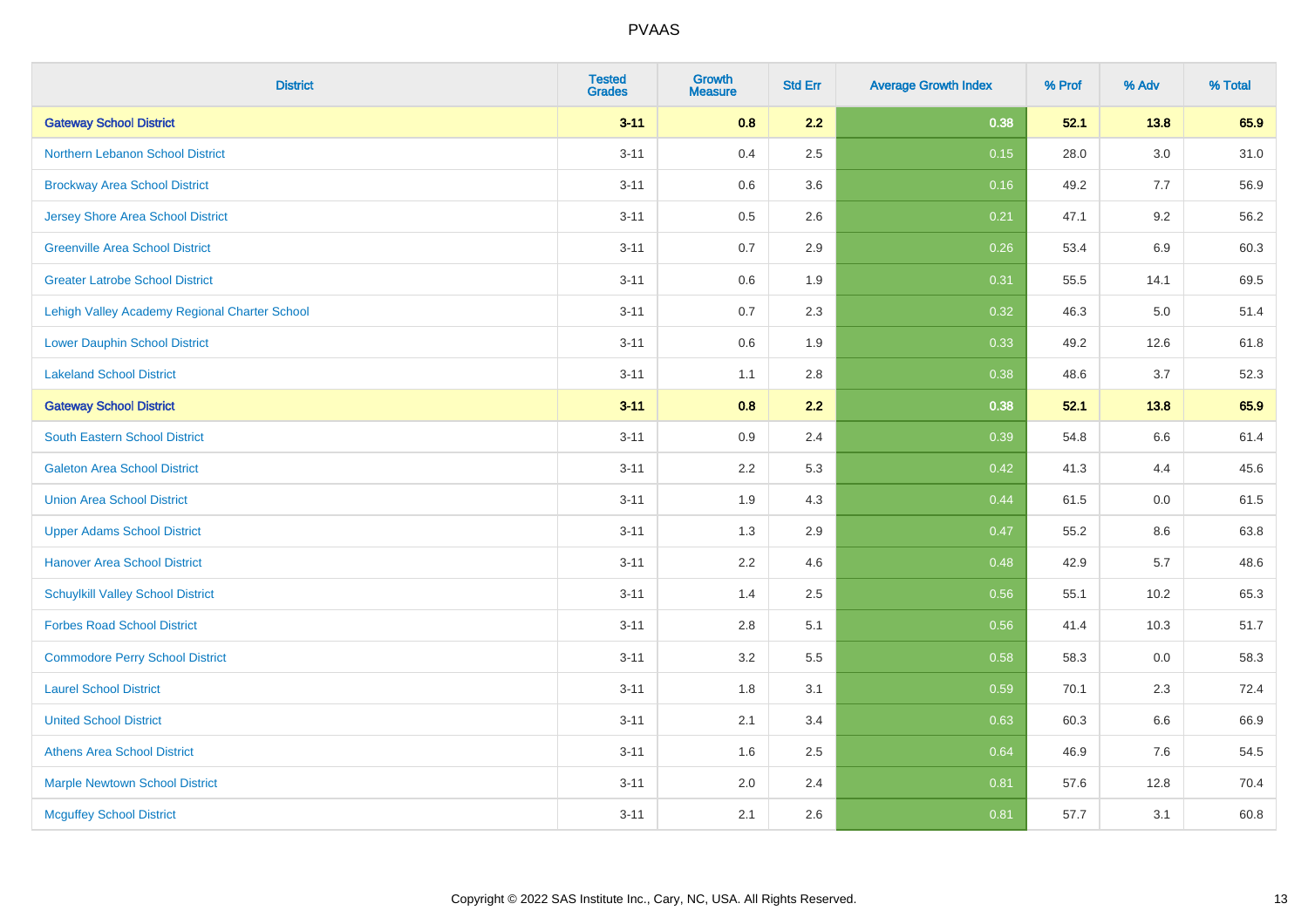| <b>District</b>                                | <b>Tested</b><br><b>Grades</b> | Growth<br><b>Measure</b> | <b>Std Err</b> | <b>Average Growth Index</b> | % Prof | % Adv   | % Total |
|------------------------------------------------|--------------------------------|--------------------------|----------------|-----------------------------|--------|---------|---------|
| <b>Gateway School District</b>                 | $3 - 11$                       | 0.8                      | 2.2            | 0.38                        | 52.1   | 13.8    | 65.9    |
| West Jefferson Hills School District           | $3 - 11$                       | 1.8                      | 2.1            | 0.88                        | 55.7   | 20.8    | 76.4    |
| South Fayette Township School District         | $3 - 11$                       | 1.7                      | 2.0            | 0.88                        | 61.0   | 26.5    | 87.6    |
| <b>Bedford Area School District</b>            | $3 - 11$                       | 2.5                      | 2.6            | 0.93                        | 48.5   | 10.0    | 58.5    |
| Northwestern Lehigh School District            | $3 - 11$                       | 2.2                      | 2.3            | 0.93                        | 53.3   | 9.7     | 63.0    |
| <b>Keystone School District</b>                | $3 - 11$                       | 3.1                      | 3.3            | 0.94                        | 50.6   | 6.5     | 57.1    |
| <b>Baldwin-Whitehall School District</b>       | $3 - 11$                       | 1.8                      | 1.9            | 0.94                        | 58.6   | $8.6\,$ | 67.1    |
| <b>Clairton City School District</b>           | $3 - 11$                       | 3.5                      | 3.7            | 0.95                        | 13.4   | 0.0     | 13.4    |
| <b>Lower Moreland Township School District</b> | $3 - 11$                       | 2.0                      | 2.2            | 0.95                        | 62.8   | 17.0    | 79.8    |
| <b>Berlin Brothersvalley School District</b>   | $3 - 11$                       | 4.0                      | 4.2            | 0.96                        | 48.8   | 14.0    | 62.8    |
| <b>Hopewell Area School District</b>           | $3 - 11$                       | 2.6                      | 2.7            | 0.97                        | 58.4   | 4.0     | 62.4    |
| <b>Bensalem Township School District</b>       | $3 - 11$                       | 1.6                      | 1.6            | 0.98                        | 38.8   | 8.3     | 47.1    |
| <b>Tunkhannock Area School District</b>        | $3 - 11$                       | 2.3                      | 2.2            | 1.01                        | 44.9   | 9.6     | 54.6    |
| <b>Manheim Central School District</b>         | $3 - 11$                       | 2.1                      | 2.1            | 1.01                        | 53.2   | 11.6    | 64.8    |
| <b>Franklin Regional School District</b>       | $3 - 11$                       | 2.0                      | 1.9            | 1.02                        | 66.7   | 15.5    | 82.1    |
| <b>Williamsport Area School District</b>       | $3 - 11$                       | 1.9                      | 1.8            | 1.04                        | 44.1   | 12.8    | 56.9    |
| <b>General Mclane School District</b>          | $3 - 11$                       | 3.1                      | 2.9            | 1.07                        | 62.3   | 4.9     | 67.2    |
| Meyersdale Area School District                | $3 - 11$                       | 4.2                      | 4.0            | 1.07                        | 43.1   | $6.9\,$ | 50.0    |
| <b>Leechburg Area School District</b>          | $3 - 11$                       | 4.4                      | 4.0            | 1.09                        | 47.8   | 19.6    | 67.4    |
| Morrisville Borough School District            | $3 - 11$                       | 4.8                      | 4.3            | 1.10                        | 30.2   | 2.3     | 32.6    |
| <b>Tidioute Community Charter School</b>       | $3 - 11$                       | 5.7                      | 5.1            | 1.11                        | 34.4   | 21.9    | 56.2    |
| Esperanza Cyber Charter School                 | $3 - 11$                       | 7.1                      | 6.1            | 1.16                        | 9.1    | 0.0     | 9.1     |
| <b>Central Cambria School District</b>         | $3 - 11$                       | 3.0                      | 2.5            | 1.17                        | 56.2   | 9.7     | 66.0    |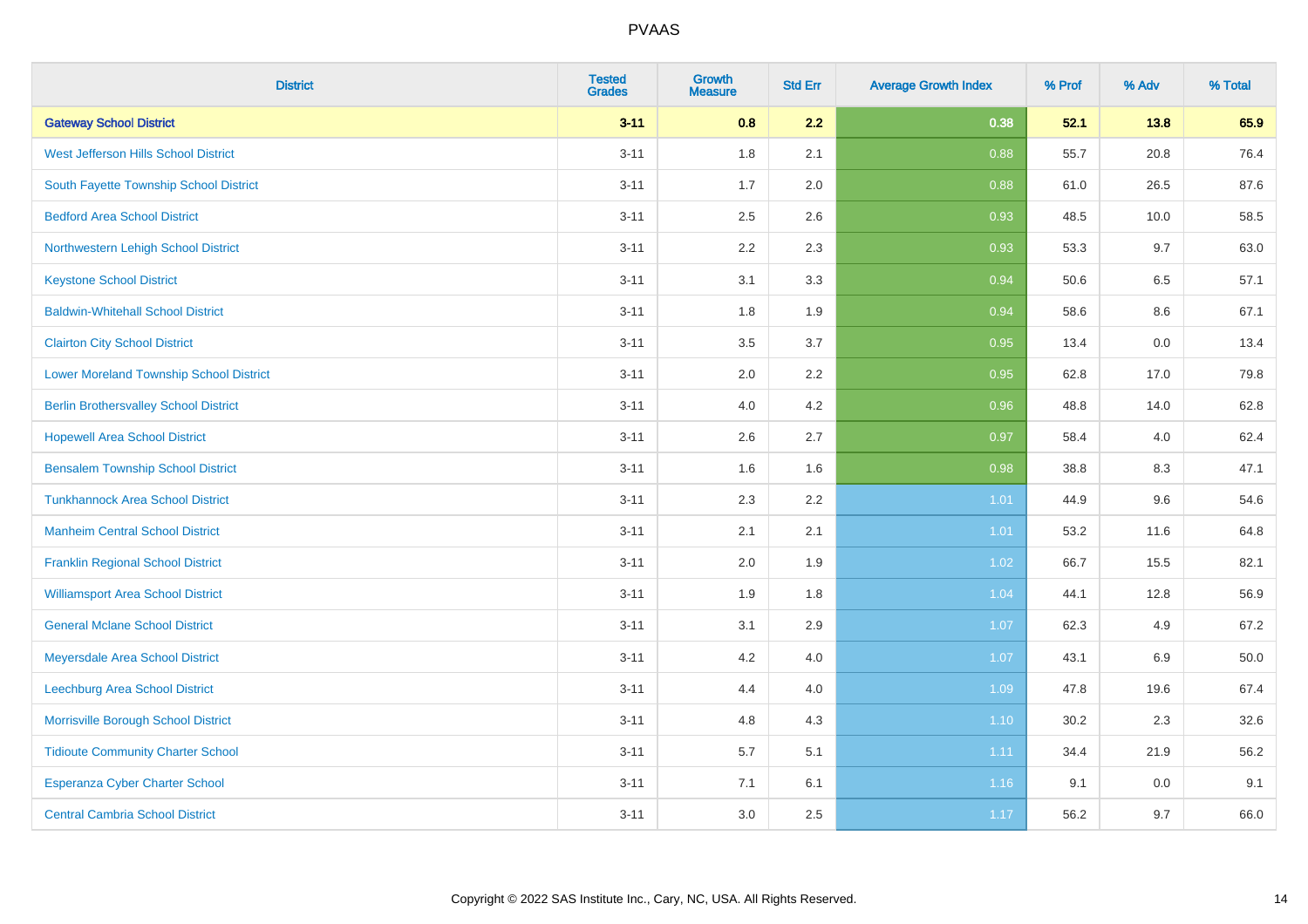| <b>District</b>                           | <b>Tested</b><br><b>Grades</b> | <b>Growth</b><br><b>Measure</b> | <b>Std Err</b> | <b>Average Growth Index</b> | % Prof | % Adv   | % Total |
|-------------------------------------------|--------------------------------|---------------------------------|----------------|-----------------------------|--------|---------|---------|
| <b>Gateway School District</b>            | $3 - 11$                       | 0.8                             | 2.2            | 0.38                        | 52.1   | 13.8    | 65.9    |
| <b>Port Allegany School District</b>      | $3 - 11$                       | 4.4                             | 3.6            | 1.21                        | 28.1   | 9.4     | 37.5    |
| <b>Halifax Area School District</b>       | $3 - 11$                       | 4.7                             | 3.9            | 1.22                        | 61.5   | 9.6     | 71.2    |
| <b>Line Mountain School District</b>      | $3 - 11$                       | 4.1                             | 3.2            | 1.27                        | 52.9   | $9.2\,$ | 62.1    |
| <b>Fairview School District</b>           | $3 - 11$                       | 3.4                             | 2.6            | 1.32                        | 57.2   | 17.6    | 74.8    |
| <b>Spring Cove School District</b>        | $3 - 11$                       | 3.4                             | 2.5            | 1.33                        | 47.8   | 12.7    | 60.4    |
| <b>Ligonier Valley School District</b>    | $3 - 11$                       | 4.2                             | 3.1            | 1.34                        | 59.1   | 10.3    | 69.5    |
| <b>Pottsgrove School District</b>         | $3 - 11$                       | 2.8                             | 2.0            | 1.35                        | 44.0   | 10.0    | 53.9    |
| <b>Methacton School District</b>          | $3 - 11$                       | 2.5                             | 1.7            | 1.43                        | 62.5   | 16.4    | 79.0    |
| <b>Towanda Area School District</b>       | $3 - 11$                       | 4.0                             | 2.8            | 1.44                        | 39.4   | 6.6     | 46.0    |
| <b>Punxsutawney Area School District</b>  | $3 - 11$                       | 4.2                             | 2.9            | 1.45                        | 55.0   | 5.5     | 60.6    |
| <b>Everett Area School District</b>       | $3 - 11$                       | 5.0                             | 3.4            | 1.47                        | 60.5   | 1.3     | 61.8    |
| New Brighton Area School District         | $3 - 11$                       | 4.6                             | 3.1            | 1.47                        | 60.9   | 5.8     | 66.7    |
| <b>Burrell School District</b>            | $3 - 11$                       | 4.5                             | 3.1            | 1.48                        | 58.5   | 13.8    | 72.3    |
| <b>Warrior Run School District</b>        | $3 - 11$                       | 4.6                             | 3.0            | 1.51                        | 40.9   | 8.1     | 49.0    |
| <b>Armstrong School District</b>          | $3 - 11$                       | 2.6                             | 1.7            | 1.53                        | 51.5   | 6.1     | 57.6    |
| <b>Pleasant Valley School District</b>    | $3 - 11$                       | 3.1                             | 2.0            | 1.57                        | 57.2   | 5.5     | 62.8    |
| Millersburg Area School District          | $3 - 11$                       | 6.2                             | 3.8            | 1.63                        | 51.8   | 7.4     | 59.3    |
| <b>Conrad Weiser Area School District</b> | $3 - 11$                       | 3.6                             | 2.2            | 1.63                        | 52.1   | 2.1     | 54.2    |
| <b>Central Bucks School District</b>      | $3 - 11$                       | 1.6                             | 0.9            | 1.66                        | 63.0   | 16.8    | 79.8    |
| <b>Reach Cyber Charter School</b>         | $3 - 11$                       | 8.1                             | 4.7            | 1.72                        | 42.4   | 4.6     | 47.0    |
| <b>Northgate School District</b>          | $3 - 11$                       | 6.3                             | 3.6            | 1.73                        | 53.3   | 16.7    | 70.0    |
| <b>Bentworth School District</b>          | $3 - 11$                       | 5.7                             | 3.2            | 1.75                        | 44.2   | 19.5    | 63.6    |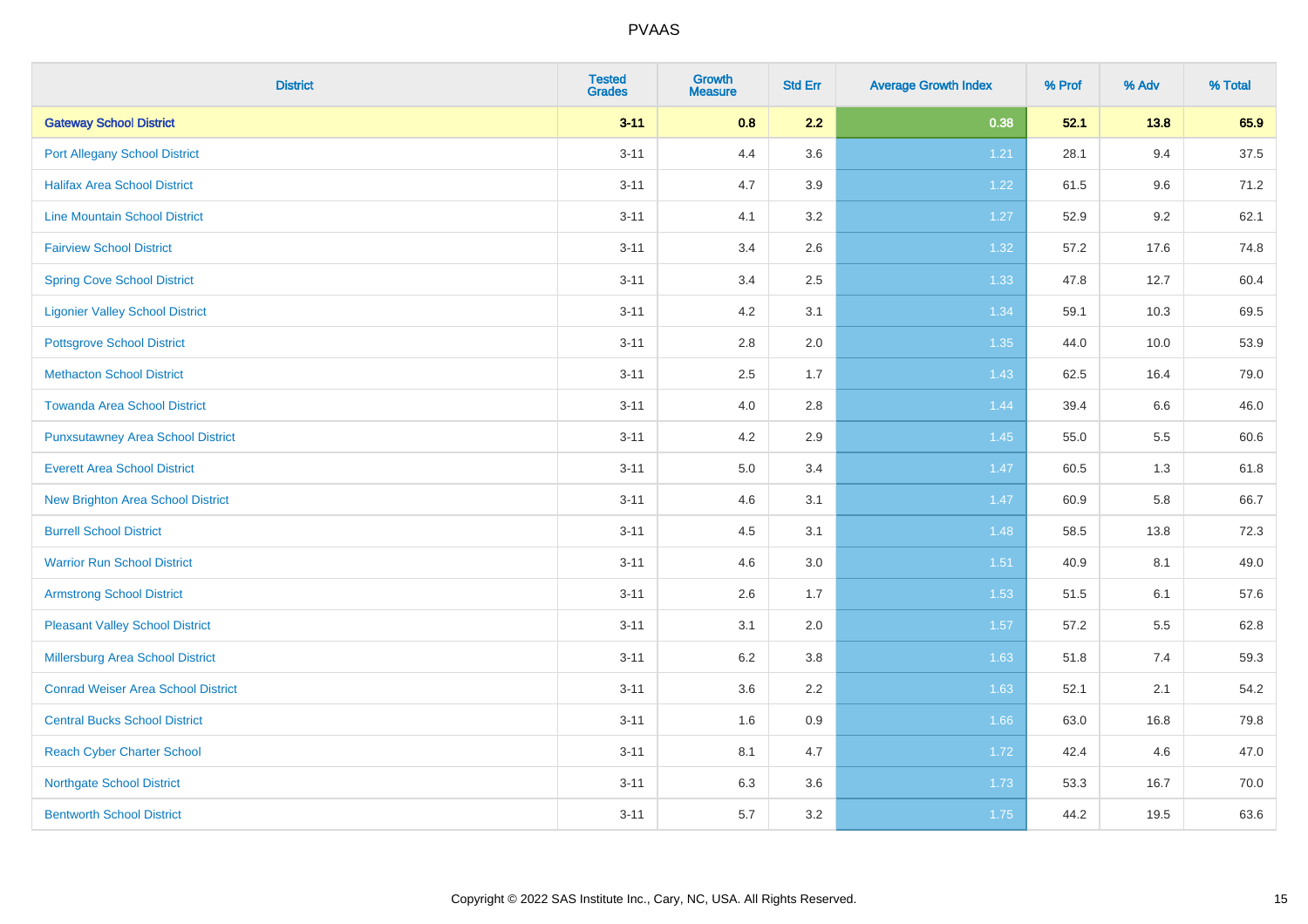| <b>District</b>                                  | <b>Tested</b><br><b>Grades</b> | <b>Growth</b><br><b>Measure</b> | <b>Std Err</b> | <b>Average Growth Index</b> | % Prof | % Adv | % Total |
|--------------------------------------------------|--------------------------------|---------------------------------|----------------|-----------------------------|--------|-------|---------|
| <b>Gateway School District</b>                   | $3 - 11$                       | 0.8                             | 2.2            | 0.38                        | 52.1   | 13.8  | 65.9    |
| <b>Salisbury Township School District</b>        | $3 - 11$                       | 6.3                             | 3.6            | 1.77                        | 46.2   | 6.6   | 52.8    |
| York Academy Regional Charter School             | $3 - 11$                       | 9.0                             | 5.0            | 1.79                        | 55.2   | 0.0   | 55.2    |
| <b>Laurel Highlands School District</b>          | $3 - 11$                       | 4.3                             | 2.4            | 1.81                        | 44.9   | 9.6   | 54.5    |
| <b>Hanover Public School District</b>            | $3 - 11$                       | 5.2                             | 2.8            | 1.83                        | 52.2   | 14.4  | 66.7    |
| <b>Blacklick Valley School District</b>          | $3 - 11$                       | $8.0\,$                         | 4.3            | 1.85                        | 34.1   | 0.0   | 34.1    |
| <b>Uniontown Area School District</b>            | $3 - 11$                       | $6.0\,$                         | 3.2            | 1.87                        | 62.4   | 5.9   | 68.2    |
| <b>Sharon City School District</b>               | $3 - 11$                       | 4.9                             | 2.6            | 1.87                        | 48.2   | 5.3   | 53.4    |
| <b>Steel Valley School District</b>              | $3 - 11$                       | 6.5                             | 3.4            | 1.89                        | 50.7   | 5.6   | 56.3    |
| <b>Western Wayne School District</b>             | $3 - 11$                       | 5.6                             | 2.9            | 1.93                        | 41.3   | 17.4  | 58.7    |
| <b>Blackhawk School District</b>                 | $3 - 11$                       | 4.7                             | 2.3            | 2.01                        | 55.8   | 8.8   | 64.6    |
| <b>Millcreek Township School District</b>        | $3 - 11$                       | 3.1                             | 1.5            | 2.06                        | 55.6   | 14.2  | 69.7    |
| <b>Coudersport Area School District</b>          | $3 - 11$                       | 7.7                             | 3.7            | 2.06                        | 55.7   | 8.2   | 63.9    |
| <b>Keystone Oaks School District</b>             | $3 - 11$                       | $5.5\,$                         | 2.6            | 2.07                        | 53.2   | 12.1  | 65.4    |
| Community Academy Of Philadelphia Charter School | $3 - 11$                       | 5.8                             | 2.7            | 2.12                        | 26.7   | 0.9   | 27.6    |
| Pennsylvania Leadership Charter School           | $3 - 11$                       | 4.6                             | 2.2            | 2.13                        | 55.4   | 11.2  | 66.7    |
| <b>Allegheny Valley School District</b>          | $3 - 11$                       | 8.5                             | 3.9            | 2.17                        | 53.1   | 12.2  | 65.3    |
| <b>Carlynton School District</b>                 | $3 - 11$                       | 7.3                             | 3.3            | 2.22                        | 41.0   | 10.5  | 51.6    |
| <b>Agora Cyber Charter School</b>                | $3 - 11$                       | 5.8                             | 2.6            | 2.28                        | 42.8   | 6.6   | 49.4    |
| <b>Wilson Area School District</b>               | $3 - 11$                       | 6.0                             | 2.6            | 2.30                        | 48.7   | 8.5   | 57.2    |
| <b>Brookville Area School District</b>           | $3 - 11$                       | 6.9                             | 3.0            | 2.30                        | 55.2   | 15.6  | 70.8    |
| <b>Richland School District</b>                  | $3 - 11$                       | 6.7                             | 2.9            | 2.33                        | 62.2   | 19.2  | 81.4    |
| <b>Governor Mifflin School District</b>          | $3 - 11$                       | 4.1                             | 1.8            | 2.33                        | 42.5   | 7.2   | 49.7    |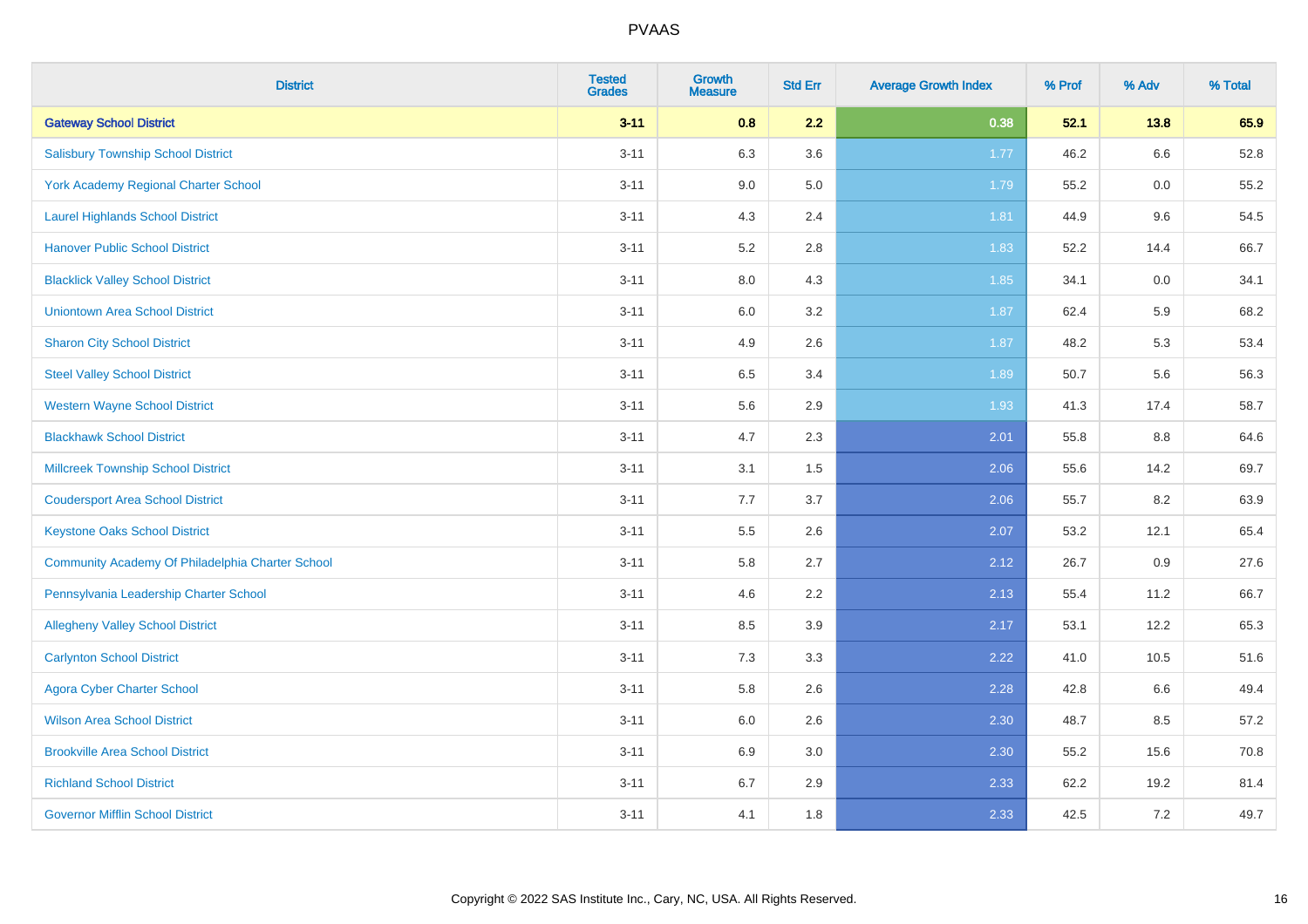| <b>District</b>                             | <b>Tested</b><br><b>Grades</b> | <b>Growth</b><br><b>Measure</b> | <b>Std Err</b> | <b>Average Growth Index</b> | % Prof | % Adv | % Total |
|---------------------------------------------|--------------------------------|---------------------------------|----------------|-----------------------------|--------|-------|---------|
| <b>Gateway School District</b>              | $3 - 11$                       | 0.8                             | 2.2            | 0.38                        | 52.1   | 13.8  | 65.9    |
| <b>Franklin Area School District</b>        | $3 - 11$                       | 6.6                             | 2.8            | 2.34                        | 48.2   | 4.5   | 52.7    |
| <b>Hampton Township School District</b>     | $3 - 11$                       | 5.1                             | 2.2            | 2.35                        | 54.0   | 28.2  | 82.2    |
| <b>New Foundations Charter School</b>       | $3 - 11$                       | 5.4                             | 2.2            | 2.41                        | 47.2   | 2.5   | 49.8    |
| <b>Wattsburg Area School District</b>       | $3 - 11$                       | 6.5                             | 2.7            | 2.43                        | 42.7   | 7.6   | 50.3    |
| <b>Belle Vernon Area School District</b>    | $3 - 11$                       | 6.5                             | 2.6            | 2.44                        | 55.6   | 11.1  | 66.7    |
| Wilmington Area School District             | $3 - 11$                       | 7.5                             | 3.0            | 2.48                        | 55.1   | 5.1   | 60.2    |
| <b>Shenandoah Valley School District</b>    | $3 - 11$                       | 9.7                             | 3.9            | 2.49                        | 28.3   | 5.0   | 33.3    |
| Northampton Area School District            | $3 - 11$                       | 4.0                             | 1.6            | 2.51                        | 52.3   | 10.8  | 63.1    |
| <b>Clarion Area School District</b>         | $3 - 11$                       | 10.3                            | 4.1            | 2.51                        | 45.4   | 14.6  | 60.0    |
| Renaissance Academy Charter School          | $3 - 11$                       | 8.3                             | 3.3            | 2.54                        | 45.6   | 22.8  | 68.4    |
| New Hope-Solebury School District           | $3 - 11$                       | 7.5                             | 2.9            | 2.57                        | 68.2   | 22.7  | 90.9    |
| <b>Penncrest School District</b>            | $3 - 11$                       | 5.7                             | 2.2            | 2.57                        | 47.2   | 7.1   | 54.3    |
| <b>Kennett Consolidated School District</b> | $3 - 11$                       | 4.8                             | 1.8            | 2.61                        | 52.5   | 10.7  | 63.2    |
| <b>Spring Grove Area School District</b>    | $3 - 11$                       | 5.6                             | 2.1            | 2.68                        | 55.1   | 15.0  | 70.1    |
| <b>Homer-Center School District</b>         | $3 - 11$                       | 9.7                             | 3.6            | 2.70                        | 45.1   | 17.2  | 62.3    |
| <b>Warwick School District</b>              | $3 - 11$                       | 5.2                             | 1.9            | 2.76                        | 46.4   | 17.0  | 63.3    |
| <b>Peters Township School District</b>      | $3 - 11$                       | 5.0                             | 1.8            | 2.76                        | 59.8   | 26.1  | 85.9    |
| <b>Jenkintown School District</b>           | $3 - 11$                       | 12.5                            | 4.4            | 2.84                        | 54.6   | 29.6  | 84.1    |
| <b>Stroudsburg Area School District</b>     | $3 - 11$                       | 5.5                             | 1.9            | 2.88                        | 48.1   | 4.2   | 52.3    |
| <b>Hollidaysburg Area School District</b>   | $3 - 11$                       | 6.0                             | 2.1            | 2.88                        | 57.1   | 12.3  | 69.4    |
| Palmyra Area School District                | $3 - 11$                       | 5.6                             | 1.9            | 2.96                        | 56.4   | 15.6  | 72.0    |
| <b>Montgomery Area School District</b>      | $3 - 11$                       | 10.7                            | 3.6            | 2.96                        | 48.7   | 12.4  | 61.1    |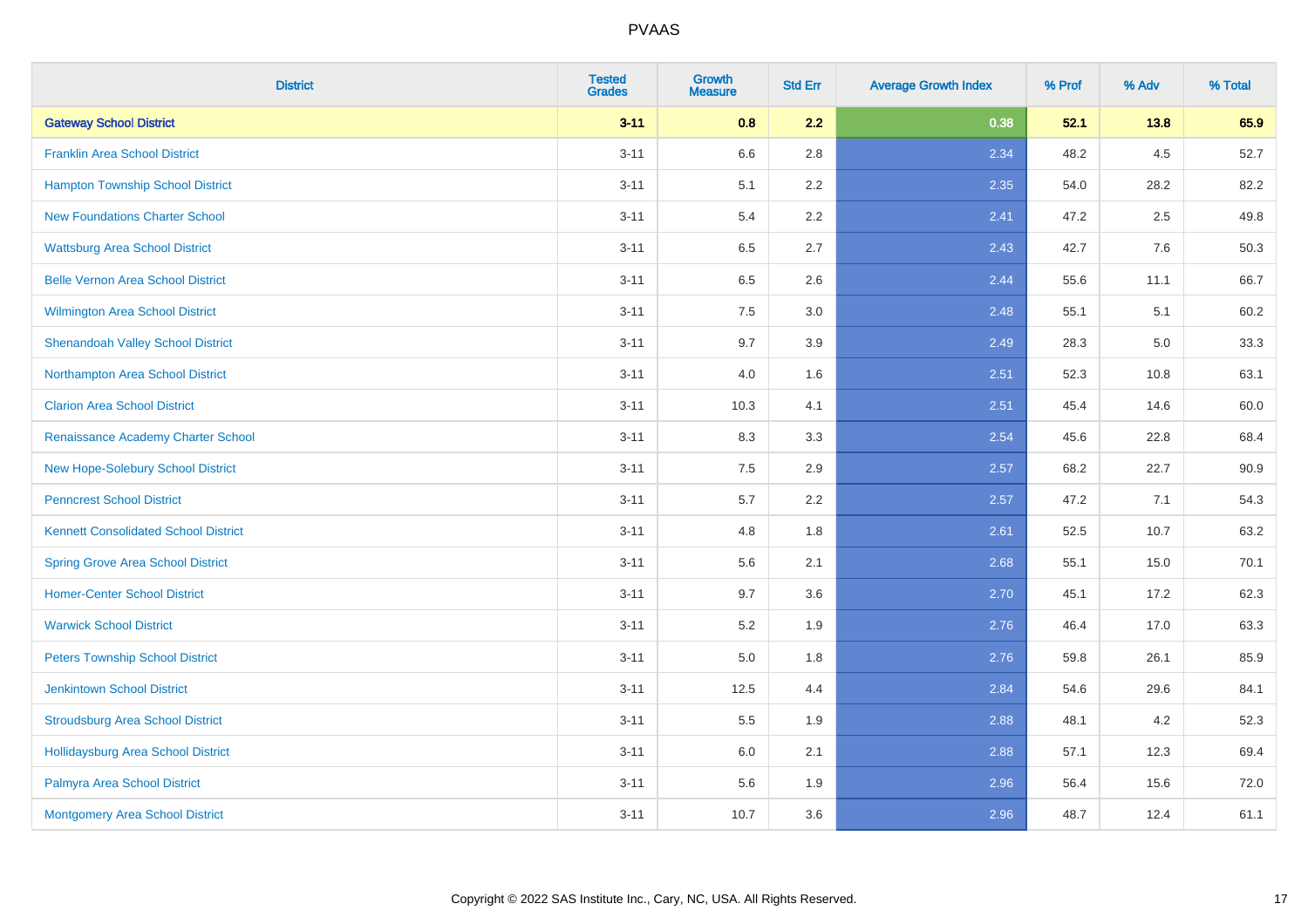| <b>District</b>                                | <b>Tested</b><br><b>Grades</b> | <b>Growth</b><br><b>Measure</b> | <b>Std Err</b> | <b>Average Growth Index</b> | % Prof | % Adv | % Total |
|------------------------------------------------|--------------------------------|---------------------------------|----------------|-----------------------------|--------|-------|---------|
| <b>Gateway School District</b>                 | $3 - 11$                       | 0.8                             | 2.2            | 0.38                        | 52.1   | 13.8  | 65.9    |
| <b>Neshaminy School District</b>               | $3 - 11$                       | 4.0                             | 1.3            | 3.02                        | 58.7   | 9.5   | 68.2    |
| Northeastern York School District              | $3 - 11$                       | 5.9                             | 2.0            | 3.03                        | 51.1   | 16.6  | 67.6    |
| <b>Northern Cambria School District</b>        | $3 - 11$                       | 10.0                            | 3.3            | 3.04                        | 47.4   | 5.1   | 52.6    |
| Saint Marys Area School District               | $3 - 11$                       | 7.8                             | 2.6            | 3.04                        | 57.0   | 8.2   | 65.2    |
| <b>Connellsville Area School District</b>      | $3 - 11$                       | 6.1                             | 2.0            | 3.05                        | 45.4   | 7.8   | 53.2    |
| <b>Ephrata Area School District</b>            | $3 - 11$                       | 5.6                             | 1.8            | 3.12                        | 54.7   | 9.5   | 64.2    |
| <b>Avon Grove Charter School</b>               | $3 - 11$                       | 9.0                             | 2.9            | 3.13                        | 58.8   | 16.7  | 75.5    |
| <b>Bethel Park School District</b>             | $3 - 11$                       | 5.6                             | 1.8            | 3.18                        | 65.3   | 18.6  | 83.9    |
| <b>Jamestown Area School District</b>          | $3 - 11$                       | 13.5                            | 4.2            | 3.19                        | 64.4   | 13.3  | 77.8    |
| <b>Sayre Area School District</b>              | $3 - 11$                       | 11.2                            | 3.5            | 3.20                        | 52.2   | 7.5   | 59.7    |
| <b>Wayne Highlands School District</b>         | $3 - 11$                       | 7.8                             | 2.4            | 3.23                        | 52.3   | 13.1  | 65.4    |
| <b>East Penn School District</b>               | $3 - 11$                       | 4.1                             | 1.3            | 3.27                        | 55.8   | 11.5  | 67.3    |
| <b>Mechanicsburg Area School District</b>      | $3 - 11$                       | 5.9                             | 1.8            | 3.29                        | 57.2   | 13.7  | 70.9    |
| <b>Central Dauphin School District</b>         | $3 - 11$                       | 4.4                             | 1.3            | 3.32                        | 53.3   | 7.4   | 60.7    |
| <b>Mastery Charter School - Hardy Williams</b> | $3 - 11$                       | 11.4                            | 3.4            | 3.33                        | 44.3   | 5.7   | 50.0    |
| Pennsylvania Virtual Charter School            | $3 - 11$                       | 11.8                            | 3.5            | 3.37                        | 56.5   | 11.1  | 67.6    |
| <b>School Lane Charter School</b>              | $3 - 11$                       | 12.4                            | 3.6            | 3.43                        | 59.1   | 9.8   | 68.9    |
| <b>Whitehall-Coplay School District</b>        | $3 - 11$                       | 6.1                             | 1.8            | 3.45                        | 49.3   | 7.4   | 56.6    |
| <b>Hamburg Area School District</b>            | $3 - 11$                       | 8.9                             | 2.5            | 3.63                        | 43.5   | 8.2   | 51.7    |
| <b>Eastern York School District</b>            | $3 - 11$                       | 9.6                             | 2.6            | 3.71                        | 56.3   | 12.6  | 68.9    |
| <b>Midd-West School District</b>               | $3 - 11$                       | 10.3                            | 2.7            | 3.80                        | 58.0   | 13.4  | 71.4    |
| <b>Octorara Area School District</b>           | $3 - 11$                       | 9.1                             | 2.4            | 3.82                        | 52.1   | 8.5   | 60.6    |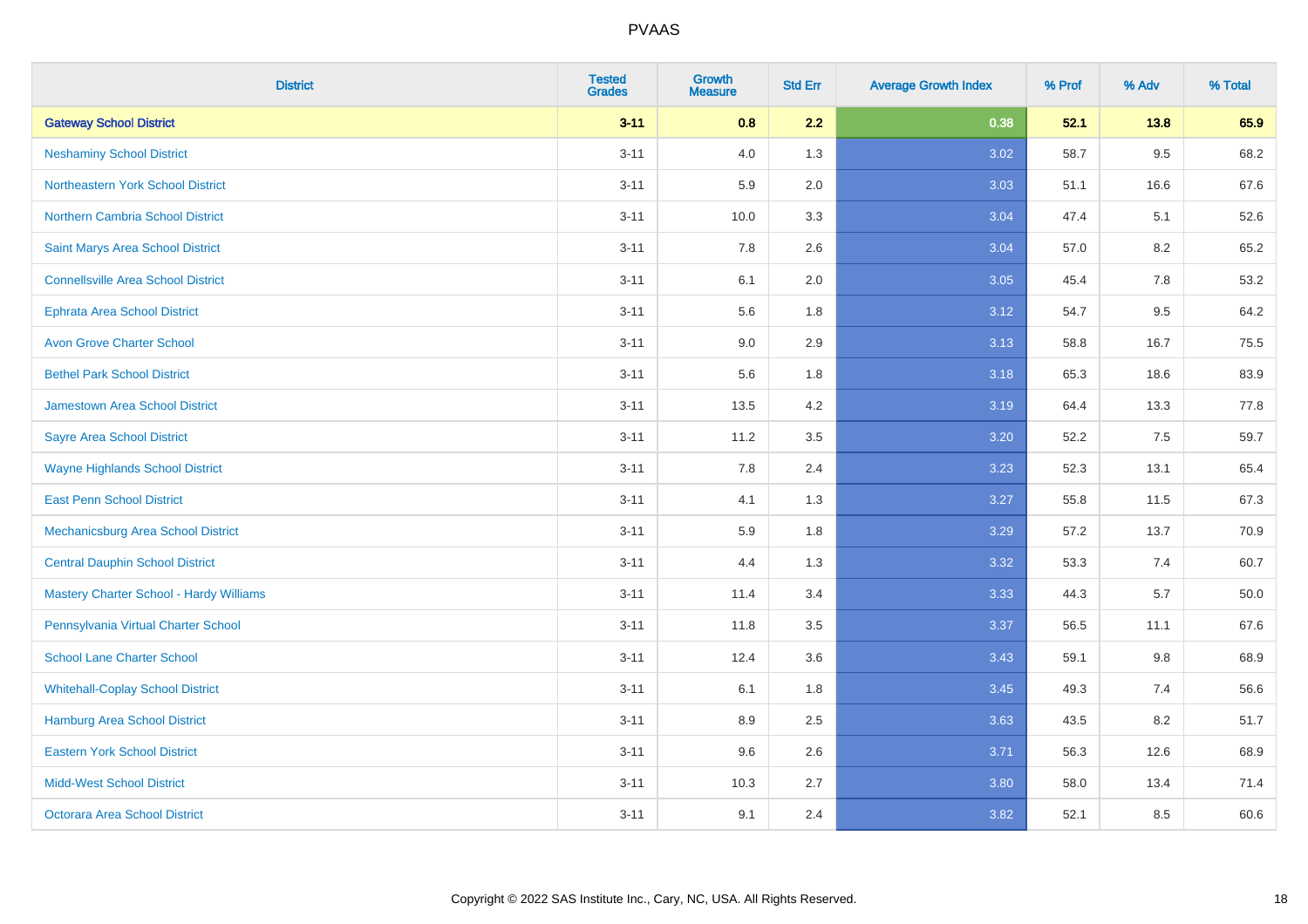| <b>District</b>                               | <b>Tested</b><br><b>Grades</b> | <b>Growth</b><br><b>Measure</b> | <b>Std Err</b> | <b>Average Growth Index</b> | % Prof | % Adv | % Total |
|-----------------------------------------------|--------------------------------|---------------------------------|----------------|-----------------------------|--------|-------|---------|
| <b>Gateway School District</b>                | $3 - 11$                       | 0.8                             | 2.2            | 0.38                        | 52.1   | 13.8  | 65.9    |
| <b>Eastern Lebanon County School District</b> | $3 - 11$                       | 8.6                             | $2.2\,$        | 3.84                        | 48.8   | 11.4  | 60.3    |
| <b>Lake-Lehman School District</b>            | $3 - 11$                       | 10.8                            | 2.7            | 3.93                        | 55.3   | 7.9   | 63.2    |
| <b>Greenwood School District</b>              | $3 - 11$                       | 15.9                            | 3.9            | 4.11                        | 50.0   | 25.0  | 75.0    |
| <b>Moon Area School District</b>              | $3 - 11$                       | 8.2                             | 1.9            | 4.25                        | 58.7   | 18.5  | 77.2    |
| <b>Parkland School District</b>               | $3 - 11$                       | 5.3                             | 1.2            | 4.30                        | 58.0   | 22.3  | 80.4    |
| <b>Iroquois School District</b>               | $3 - 11$                       | 13.1                            | 3.0            | 4.35                        | 48.2   | 7.8   | 56.0    |
| <b>Spring-Ford Area School District</b>       | $3 - 11$                       | 6.0                             | 1.3            | 4.46                        | 60.8   | 16.5  | 77.4    |
| Northern Bedford County School District       | $3 - 11$                       | 16.5                            | 3.6            | 4.58                        | 51.7   | 20.0  | 71.7    |
| <b>Littlestown Area School District</b>       | $3 - 11$                       | 11.4                            | 2.5            | 4.62                        | 55.2   | 10.4  | 65.6    |
| <b>Conestoga Valley School District</b>       | $3 - 11$                       | 8.7                             | 1.8            | 4.69                        | 60.3   | 13.5  | 73.8    |
| <b>Derry Area School District</b>             | $3 - 11$                       | 13.2                            | 2.8            | 4.69                        | 60.0   | 12.5  | 72.5    |
| <b>Fort Leboeuf School District</b>           | $3 - 11$                       | 11.7                            | 2.5            | 4.73                        | 48.5   | 21.1  | 69.6    |
| <b>Shippensburg Area School District</b>      | $3 - 11$                       | 9.3                             | 1.9            | 4.84                        | 53.1   | 10.2  | 63.3    |
| <b>York Suburban School District</b>          | $3 - 11$                       | 10.1                            | 2.1            | 4.91                        | 53.5   | 27.8  | 81.3    |
| <b>West Perry School District</b>             | $3 - 11$                       | 12.5                            | 2.5            | 4.99                        | 56.6   | 8.4   | 65.0    |
| <b>Cornwall-Lebanon School District</b>       | $3 - 11$                       | 8.3                             | 1.6            | 5.08                        | 47.2   | 8.4   | 55.6    |
| <b>Cocalico School District</b>               | $3 - 11$                       | 10.6                            | 2.0            | 5.18                        | 50.8   | 14.1  | 64.8    |
| <b>Haverford Township School District</b>     | $3 - 11$                       | 8.0                             | 1.5            | 5.27                        | 53.0   | 25.5  | 78.6    |
| Fox Chapel Area School District               | $3 - 11$                       | 9.8                             | 1.8            | 5.36                        | 56.6   | 28.6  | 85.2    |
| <b>Mifflin County School District</b>         | $3 - 11$                       | 9.1                             | 1.7            | 5.49                        | 47.1   | 6.7   | 53.8    |
| <b>Unionville-Chadds Ford School District</b> | $3 - 11$                       | 17.1                            | 3.1            | 5.51                        | 68.1   | 13.2  | 81.3    |
| <b>Mountain View School District</b>          | $3 - 11$                       | 20.9                            | 3.5            | 5.91                        | 57.8   | 20.3  | 78.1    |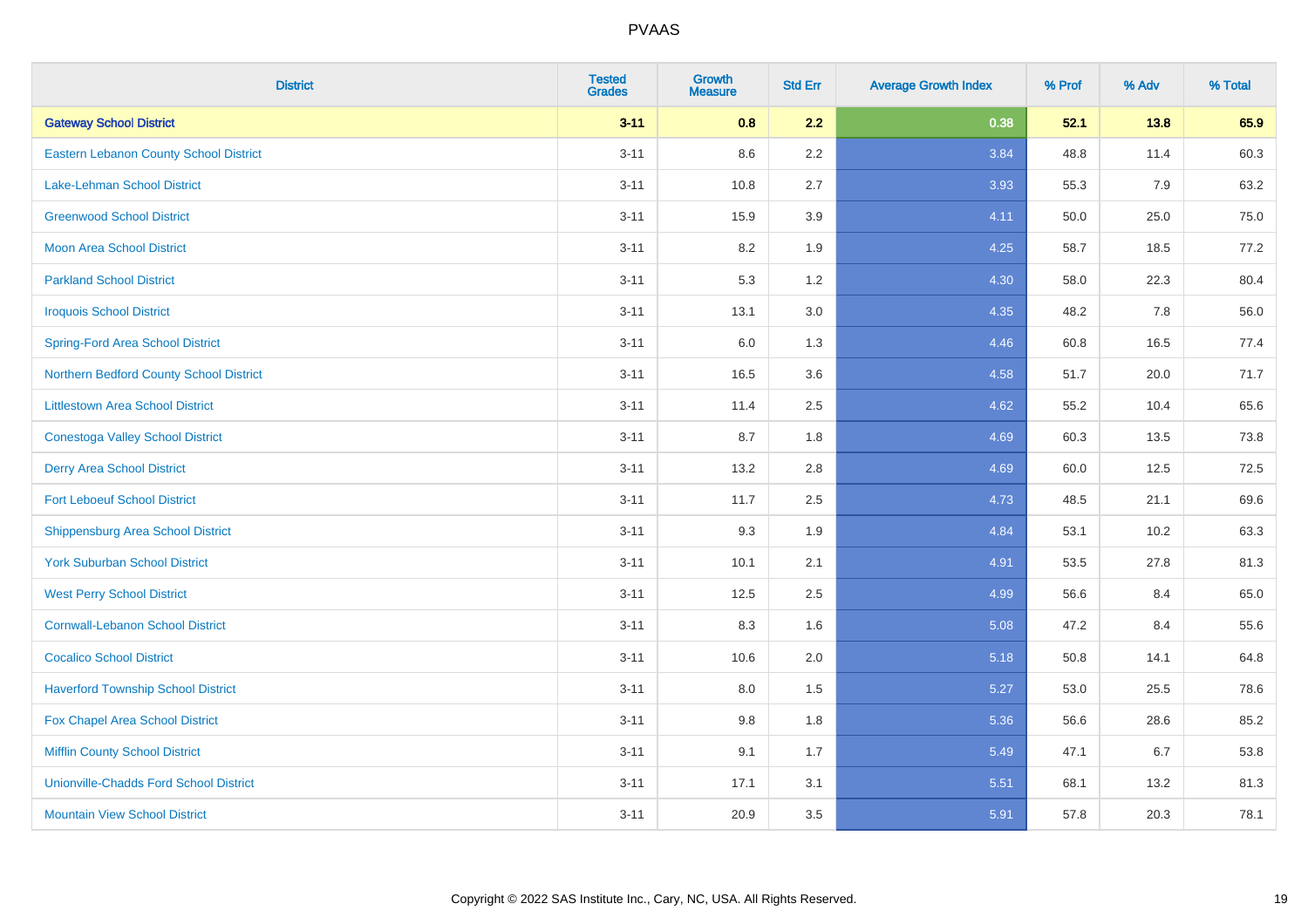| <b>District</b>                             | <b>Tested</b><br><b>Grades</b> | <b>Growth</b><br><b>Measure</b> | <b>Std Err</b> | <b>Average Growth Index</b> | % Prof | % Adv | % Total |
|---------------------------------------------|--------------------------------|---------------------------------|----------------|-----------------------------|--------|-------|---------|
| <b>Gateway School District</b>              | $3 - 11$                       | 0.8                             | 2.2            | 0.38                        | 52.1   | 13.8  | 65.9    |
| <b>Saucon Valley School District</b>        | $3 - 11$                       | 14.7                            | 2.5            | 5.98                        | 48.7   | 20.2  | 69.0    |
| <b>Abington Heights School District</b>     | $3 - 11$                       | 13.5                            | 2.2            | 6.27                        | 58.3   | 16.2  | 74.5    |
| <b>Pine-Richland School District</b>        | $3 - 11$                       | 11.5                            | 1.8            | 6.31                        | 60.6   | 24.4  | 85.0    |
| <b>Deer Lakes School District</b>           | $3 - 11$                       | 17.0                            | 2.7            | 6.32                        | 61.5   | 16.4  | 77.9    |
| <b>Hazleton Area School District</b>        | $3 - 11$                       | 9.6                             | 1.4            | 6.77                        | 45.0   | 7.8   | 52.9    |
| <b>Southern York County School District</b> | $3 - 11$                       | 14.2                            | 2.1            | 6.91                        | 55.1   | 18.1  | 73.1    |
| <b>Delaware Valley School District</b>      | $3 - 11$                       | 12.6                            | 1.8            | 6.93                        | 55.2   | 16.2  | 71.4    |
| <b>Reading School District</b>              | $3 - 11$                       | 10.1                            | 1.4            | 7.25                        | 24.7   | 2.4   | 27.2    |
| <b>Valley View School District</b>          | $3 - 11$                       | 18.1                            | 2.4            | 7.42                        | 53.7   | 14.7  | 68.4    |
| Pennsylvania Cyber Charter School           | $3 - 11$                       | 11.6                            | 1.5            | 7.54                        | 46.3   | 5.0   | 51.3    |
| <b>Upper Merion Area School District</b>    | $3 - 11$                       | 15.3                            | 2.0            | 7.62                        | 59.3   | 19.3  | 78.6    |
| <b>Council Rock School District</b>         | $3 - 11$                       | 8.9                             | 1.2            | 7.65                        | 62.8   | 16.6  | 79.4    |
| <b>Penn-Trafford School District</b>        | $3 - 11$                       | 13.4                            | 1.7            | 7.87                        | 62.3   | 21.9  | 84.2    |
| <b>Pennsbury School District</b>            | $3 - 11$                       | 11.7                            | 1.5            | 7.90                        | 60.1   | 21.3  | 81.3    |
| <b>Great Valley School District</b>         | $3 - 11$                       | 15.0                            | 1.9            | 7.98                        | 50.0   | 35.0  | 85.0    |
| Northern York County School District        | $3 - 11$                       | 15.6                            | 2.0            | 7.98                        | 57.4   | 11.5  | 68.8    |
| <b>Springfield School District</b>          | $3 - 11$                       | 13.8                            | 1.7            | 7.99                        | 60.9   | 21.5  | 82.4    |
| <b>Bethlehem Area School District</b>       | $3 - 11$                       | 9.3                             | 1.1            | 8.15                        | 44.7   | 12.0  | 56.7    |
| <b>Colonial School District</b>             | $3 - 11$                       | 14.0                            | 1.7            | 8.21                        | 60.2   | 19.6  | 79.8    |
| <b>Souderton Area School District</b>       | $3 - 11$                       | 12.4                            | 1.5            | 8.28                        | 61.7   | 15.2  | 76.9    |
| <b>North Penn School District</b>           | $3 - 11$                       | 9.1                             | 1.1            | 8.36                        | 55.8   | 17.0  | 72.8    |
| <b>Dallastown Area School District</b>      | $3 - 11$                       | 13.5                            | 1.5            | 8.84                        | 56.0   | 17.9  | 73.8    |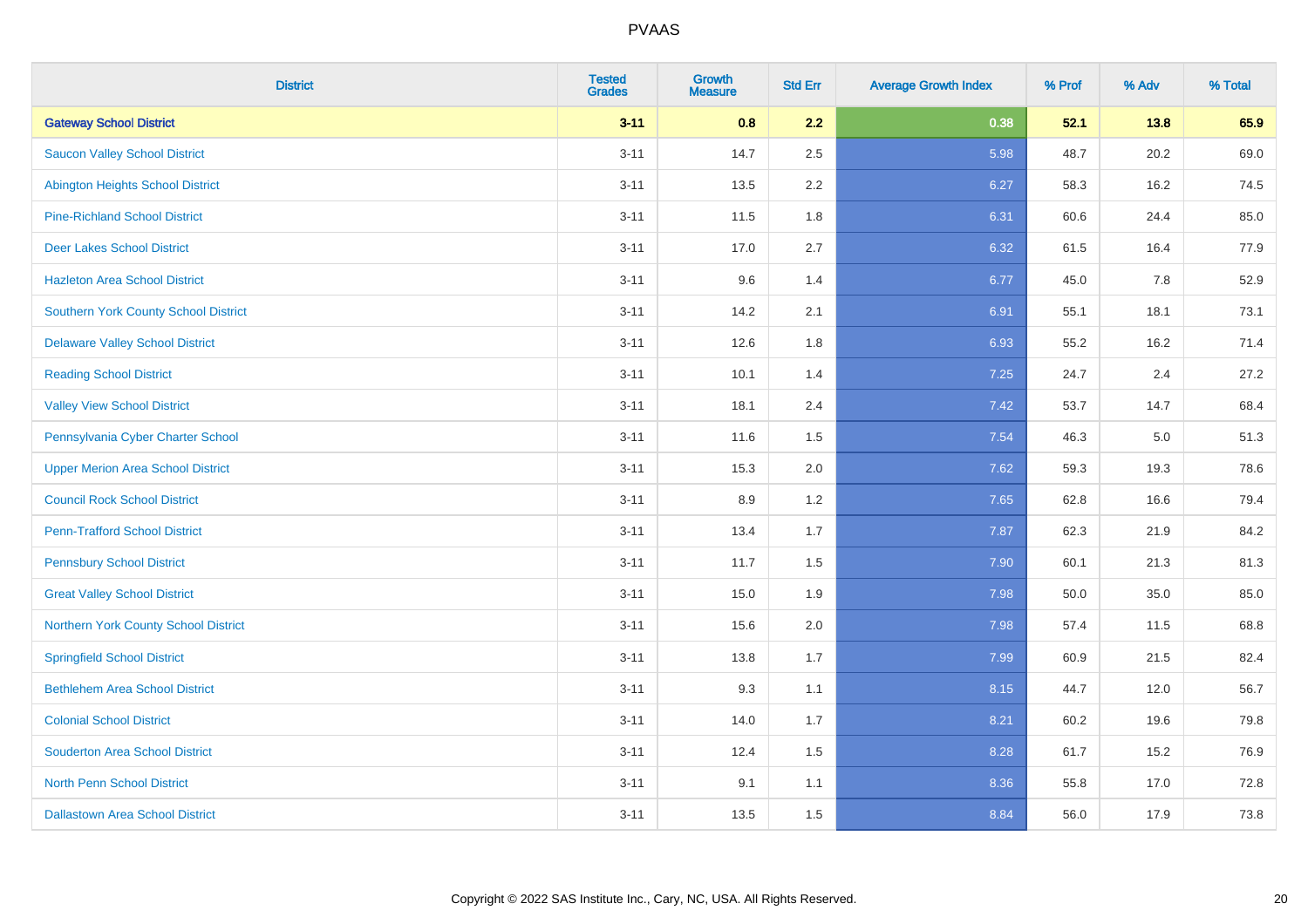| <b>District</b>                           | <b>Tested</b><br><b>Grades</b> | Growth<br><b>Measure</b> | <b>Std Err</b> | <b>Average Growth Index</b> | % Prof | % Adv   | % Total |
|-------------------------------------------|--------------------------------|--------------------------|----------------|-----------------------------|--------|---------|---------|
| <b>Gateway School District</b>            | $3 - 11$                       | 0.8                      | 2.2            | 0.38                        | 52.1   | 13.8    | 65.9    |
| <b>Norwin School District</b>             | $3 - 11$                       | 18.0                     | 1.7            | 10.37                       | 58.5   | 27.0    | 85.4    |
| <b>West Chester Area School District</b>  | $3 - 11$                       | 12.6                     | 1.2            | 10.38                       | 66.8   | 20.2    | 87.0    |
| <b>Upper Saint Clair School District</b>  | $3 - 11$                       | 18.5                     | 1.7            | 10.65                       | 61.8   | 30.1    | 91.9    |
| Downingtown Area School District          | $3 - 11$                       | 12.1                     | 1.1            | 10.67                       | 60.0   | 23.5    | 83.6    |
| <b>Upper Perkiomen School District</b>    | $3 - 11$                       | 22.1                     | 2.1            | 10.74                       | 57.7   | 13.2    | 70.9    |
| <b>North Allegheny School District</b>    | $3 - 11$                       | 17.4                     | 1.3            | 13.52                       | 59.5   | 28.1    | 87.6    |
| <b>State College Area School District</b> | $3 - 11$                       | 20.5                     | 1.4            | 14.33                       | 58.0   | 25.9    | 84.0    |
| <b>Lower Merion School District</b>       | $3 - 11$                       | 19.0                     | 1.3            | 14.93                       | 55.6   | 29.9    | 85.5    |
| <b>York City School District</b>          | $3 - 12$                       | $-28.9$                  | 2.1            | $-13.59$                    | 6.0    | 0.3     | 6.2     |
| <b>Lancaster School District</b>          | $3 - 12$                       | $-15.8$                  | 1.5            | $-10.90$                    | 14.6   | 2.3     | 16.9    |
| <b>Erie City School District</b>          | $3 - 12$                       | $-14.5$                  | 1.6            | $-9.26$                     | 25.4   | 3.0     | 28.4    |
| <b>Norristown Area School District</b>    | $3 - 12$                       | $-12.8$                  | 1.6            | $-7.98$                     | 23.5   | $2.3\,$ | 25.7    |
| <b>Tulpehocken Area School District</b>   | $3 - 12$                       | $-13.7$                  | 2.8            | $-4.81$                     | 36.7   | 2.8     | 39.4    |
| <b>Penns Manor Area School District</b>   | $3 - 12$                       | $-17.0$                  | 3.7            | $-4.52$                     | 29.7   | 3.1     | 32.8    |
| <b>Annville-Cleona School District</b>    | $3 - 12$                       | $-12.1$                  | 2.7            | $-4.46$                     | 34.9   | $7.8\,$ | 42.6    |
| Lampeter-Strasburg School District        | $3 - 12$                       | $-8.6$                   | 2.0            | $-4.33$                     | 55.1   | 9.8     | 64.8    |
| <b>West Mifflin Area School District</b>  | $3 - 12$                       | $-12.3$                  | 2.9            | $-4.22$                     | 39.7   | 10.3    | 50.0    |
| Catasauqua Area School District           | $3 - 12$                       | $-12.1$                  | 3.0            | $-4.00$                     | 36.8   | 7.6     | 44.3    |
| <b>Bradford Area School District</b>      | $3 - 12$                       | $-9.3$                   | 2.4            | $-3.87$                     | 45.8   | 8.3     | 54.2    |
| Northern Lehigh School District           | $3 - 12$                       | $-10.4$                  | 2.7            | $-3.82$                     | 28.0   | 9.3     | 37.3    |
| <b>Interboro School District</b>          | $3 - 12$                       | $-7.3$                   | 2.1            | $-3.43$                     | 46.6   | 4.8     | 51.4    |
| <b>Tamaqua Area School District</b>       | $3 - 12$                       | $-8.2$                   | 2.5            | $-3.24$                     | 44.5   | 1.9     | 46.4    |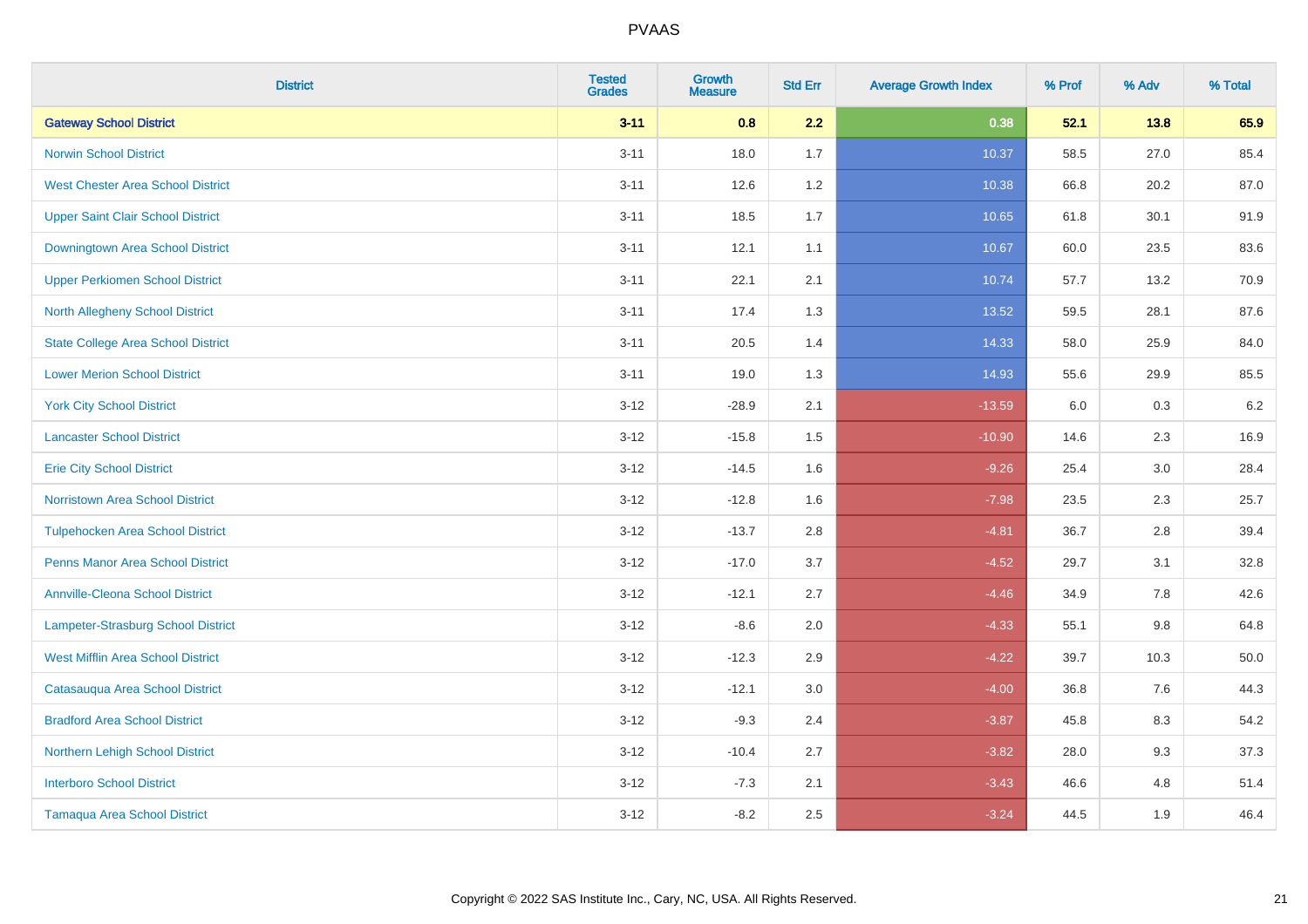| <b>District</b>                                 | <b>Tested</b><br><b>Grades</b> | <b>Growth</b><br><b>Measure</b> | <b>Std Err</b> | <b>Average Growth Index</b> | % Prof | % Adv   | % Total |
|-------------------------------------------------|--------------------------------|---------------------------------|----------------|-----------------------------|--------|---------|---------|
| <b>Gateway School District</b>                  | $3 - 11$                       | 0.8                             | 2.2            | 0.38                        | 52.1   | 13.8    | 65.9    |
| <b>Waynesboro Area School District</b>          | $3 - 12$                       | $-6.1$                          | 1.9            | $-3.20$                     | 50.0   | $6.8\,$ | 56.8    |
| <b>Conneaut School District</b>                 | $3 - 12$                       | $-7.5$                          | 2.6            | $-2.91$                     | 38.4   | 7.4     | 45.8    |
| <b>Easton Area School District</b>              | $3 - 12$                       | $-4.1$                          | 1.4            | $-2.91$                     | 39.9   | 4.0     | 43.9    |
| <b>Union City Area School District</b>          | $3-12$                         | $-10.2$                         | 3.6            | $-2.87$                     | 42.9   | 3.2     | 46.0    |
| <b>Northern Potter School District</b>          | $3 - 12$                       | $-13.1$                         | 4.6            | $-2.84$                     | 37.5   | 0.0     | 37.5    |
| <b>Quakertown Community School District</b>     | $3-12$                         | $-4.4$                          | 1.6            | $-2.70$                     | 56.5   | 10.0    | 66.6    |
| <b>New Castle Area School District</b>          | $3 - 12$                       | $-6.4$                          | 2.4            | $-2.66$                     | 32.5   | 4.3     | 36.8    |
| Northern Tioga School District                  | $3 - 12$                       | $-7.5$                          | 2.8            | $-2.64$                     | 54.0   | 1.2     | 55.2    |
| <b>Juniata County School District</b>           | $3 - 12$                       | $-4.9$                          | 2.1            | $-2.26$                     | 38.5   | 2.9     | 41.4    |
| <b>Keystone Education Center Charter School</b> | $3 - 12$                       | $-12.9$                         | 5.9            | $-2.19$                     | 28.0   | 0.0     | 28.0    |
| Susquehanna Township School District            | $3 - 12$                       | $-5.8$                          | 2.7            | $-2.17$                     | 36.0   | 5.6     | 41.6    |
| <b>Forest City Regional School District</b>     | $3 - 12$                       | $-6.0$                          | $3.0\,$        | $-1.96$                     | 44.1   | $0.0\,$ | 44.1    |
| <b>Central Columbia School District</b>         | $3-12$                         | $-4.8$                          | 2.6            | $-1.86$                     | 53.7   | 14.8    | 68.5    |
| <b>Brownsville Area School District</b>         | $3 - 12$                       | $-7.2$                          | 3.9            | $-1.83$                     | 34.4   | 6.1     | 40.5    |
| <b>Old Forge School District</b>                | $3-12$                         | $-5.9$                          | 3.4            | $-1.73$                     | 52.9   | 7.1     | 60.0    |
| <b>Twin Valley School District</b>              | $3-12$                         | $-3.6$                          | 2.1            | $-1.69$                     | 49.6   | 7.1     | 56.8    |
| <b>Pottstown School District</b>                | $3 - 12$                       | $-4.0$                          | 2.4            | $-1.68$                     | 29.8   | 1.2     | 31.0    |
| <b>Bristol Borough School District</b>          | $3 - 12$                       | $-4.3$                          | 3.4            | $-1.27$                     | 39.7   | 1.3     | 41.0    |
| <b>Apollo-Ridge School District</b>             | $3-12$                         | $-4.7$                          | 3.7            | $-1.24$                     | 50.0   | 10.0    | 60.0    |
| <b>Scranton School District</b>                 | $3-12$                         | $-2.9$                          | 2.4            | $-1.22$                     | 45.6   | 3.6     | 49.1    |
| <b>Chestnut Ridge School District</b>           | $3 - 12$                       | $-3.4$                          | 2.9            | $-1.17$                     | 46.6   | 5.8     | 52.4    |
| <b>Conemaugh Township Area School District</b>  | $3-12$                         | $-3.7$                          | 3.4            | $-1.09$                     | 53.8   | 17.6    | 71.4    |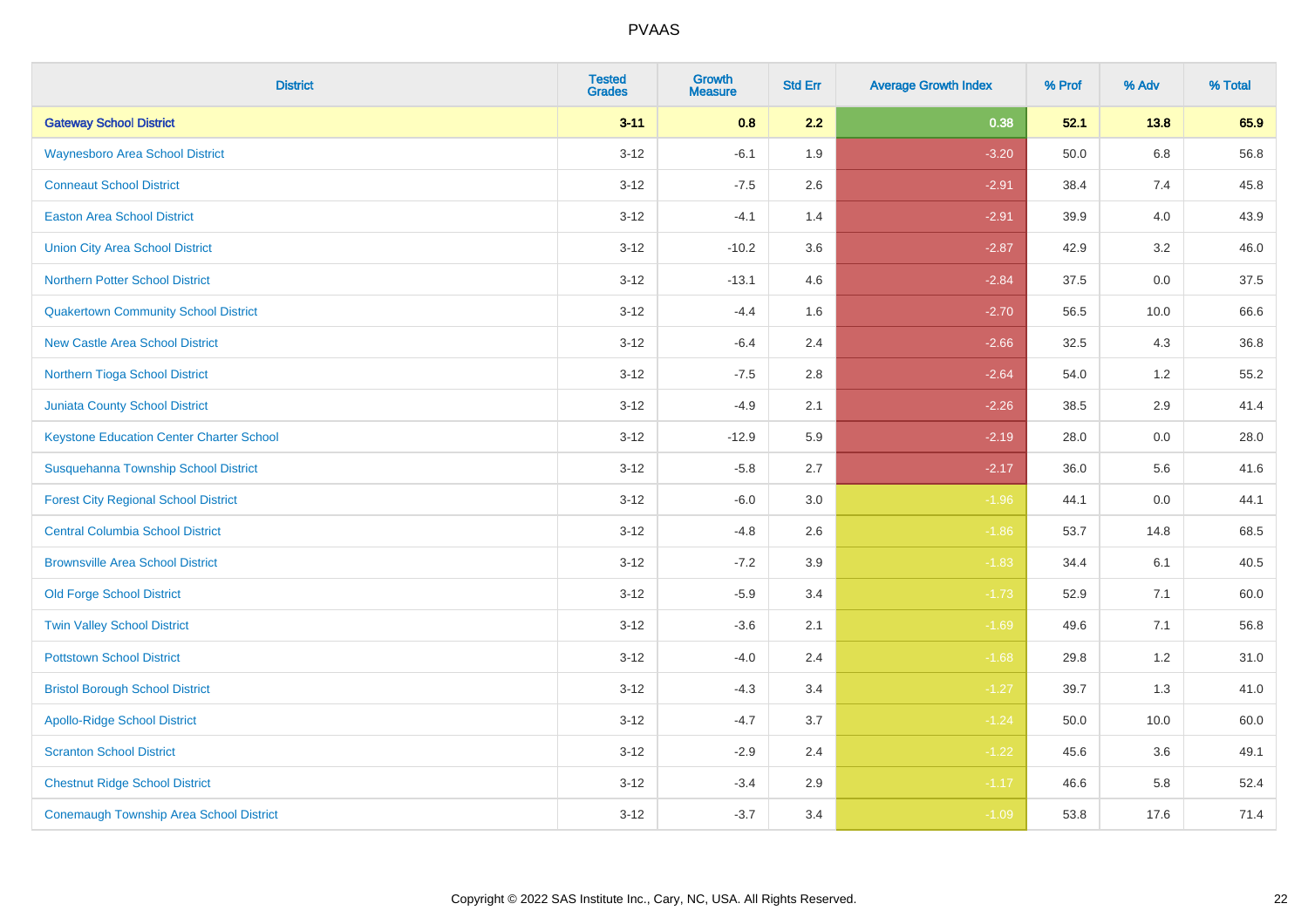| <b>District</b>                               | <b>Tested</b><br><b>Grades</b> | <b>Growth</b><br><b>Measure</b> | <b>Std Err</b> | <b>Average Growth Index</b> | % Prof | % Adv | % Total |
|-----------------------------------------------|--------------------------------|---------------------------------|----------------|-----------------------------|--------|-------|---------|
| <b>Gateway School District</b>                | $3 - 11$                       | 0.8                             | 2.2            | 0.38                        | 52.1   | 13.8  | 65.9    |
| <b>Columbia Borough School District</b>       | $3 - 12$                       | $-3.1$                          | 3.5            | $-0.89$                     | 29.5   | 1.9   | 31.4    |
| <b>Conemaugh Valley School District</b>       | $3 - 12$                       | $-3.2$                          | 4.1            | $-0.78$                     | 48.2   | 5.6   | 53.7    |
| <b>Turkeyfoot Valley Area School District</b> | $3 - 12$                       | $-4.3$                          | 5.6            | $-0.76$                     | 22.0   | 5.1   | 27.1    |
| <b>Clarion-Limestone Area School District</b> | $3 - 12$                       | $-2.5$                          | 4.1            | $-0.60$                     | 56.8   | 6.8   | 63.6    |
| <b>Manheim Township School District</b>       | $3 - 12$                       | $-0.9$                          | 1.6            | $-0.58$                     | 53.2   | 15.5  | 68.7    |
| <b>Elizabethtown Area School District</b>     | $3 - 12$                       | $-0.9$                          | 1.9            | $-0.47$                     | 50.0   | 11.2  | 61.2    |
| <b>Conewago Valley School District</b>        | $3 - 12$                       | $-0.9$                          | 2.0            | $-0.45$                     | 51.7   | 9.6   | 61.3    |
| <b>Bangor Area School District</b>            | $3 - 12$                       | $-0.9$                          | 2.0            | $-0.43$                     | 44.3   | 4.7   | 49.0    |
| <b>Panther Valley School District</b>         | $3 - 12$                       | $-0.6$                          | 3.3            | $-0.19$                     | 47.9   | 4.3   | 52.1    |
| <b>Millville Area School District</b>         | $3 - 12$                       | $-0.9$                          | 4.7            | $-0.18$                     | 51.4   | 5.4   | 56.8    |
| <b>Kutztown Area School District</b>          | $3 - 12$                       | $-0.2$                          | 3.2            | $-0.05$                     | 55.4   | 13.3  | 68.7    |
| <b>Avella Area School District</b>            | $3 - 12$                       | $-0.3$                          | 4.7            | $-0.05$                     | 49.3   | 14.5  | 63.8    |
| <b>Smethport Area School District</b>         | $3 - 12$                       | 0.6                             | 3.9            | 0.15                        | 37.0   | 1.8   | 38.9    |
| <b>Wyomissing Area School District</b>        | $3 - 12$                       | $0.8\,$                         | 2.6            | 0.33                        | 55.7   | 17.6  | 73.3    |
| <b>Tussey Mountain School District</b>        | $3 - 12$                       | 1.5                             | 3.7            | 0.40                        | 38.6   | 1.8   | 40.4    |
| <b>Newport School District</b>                | $3 - 12$                       | 1.4                             | 3.5            | 0.41                        | 51.5   | 10.3  | 61.8    |
| <b>Roberto Clemente Charter School</b>        | $3 - 12$                       | 2.2                             | 4.9            | 0.45                        | 27.5   | 5.0   | 32.5    |
| <b>Purchase Line School District</b>          | $3 - 12$                       | 1.7                             | 3.5            | 0.47                        | 43.1   | 5.4   | 48.5    |
| <b>Radnor Township School District</b>        | $3 - 12$                       | 1.0                             | 2.1            | 0.50                        | 65.0   | 23.2  | 88.2    |
| <b>Union School District</b>                  | $3 - 12$                       | 2.3                             | 4.2            | 0.54                        | 32.6   | 7.0   | 39.5    |
| Camp Hill School District                     | $3 - 12$                       | 2.3                             | 3.0            | 0.78                        | 53.6   | 17.5  | 71.1    |
| <b>North Clarion County School District</b>   | $3 - 12$                       | 3.7                             | 4.3            | 0.85                        | 67.5   | 15.0  | 82.5    |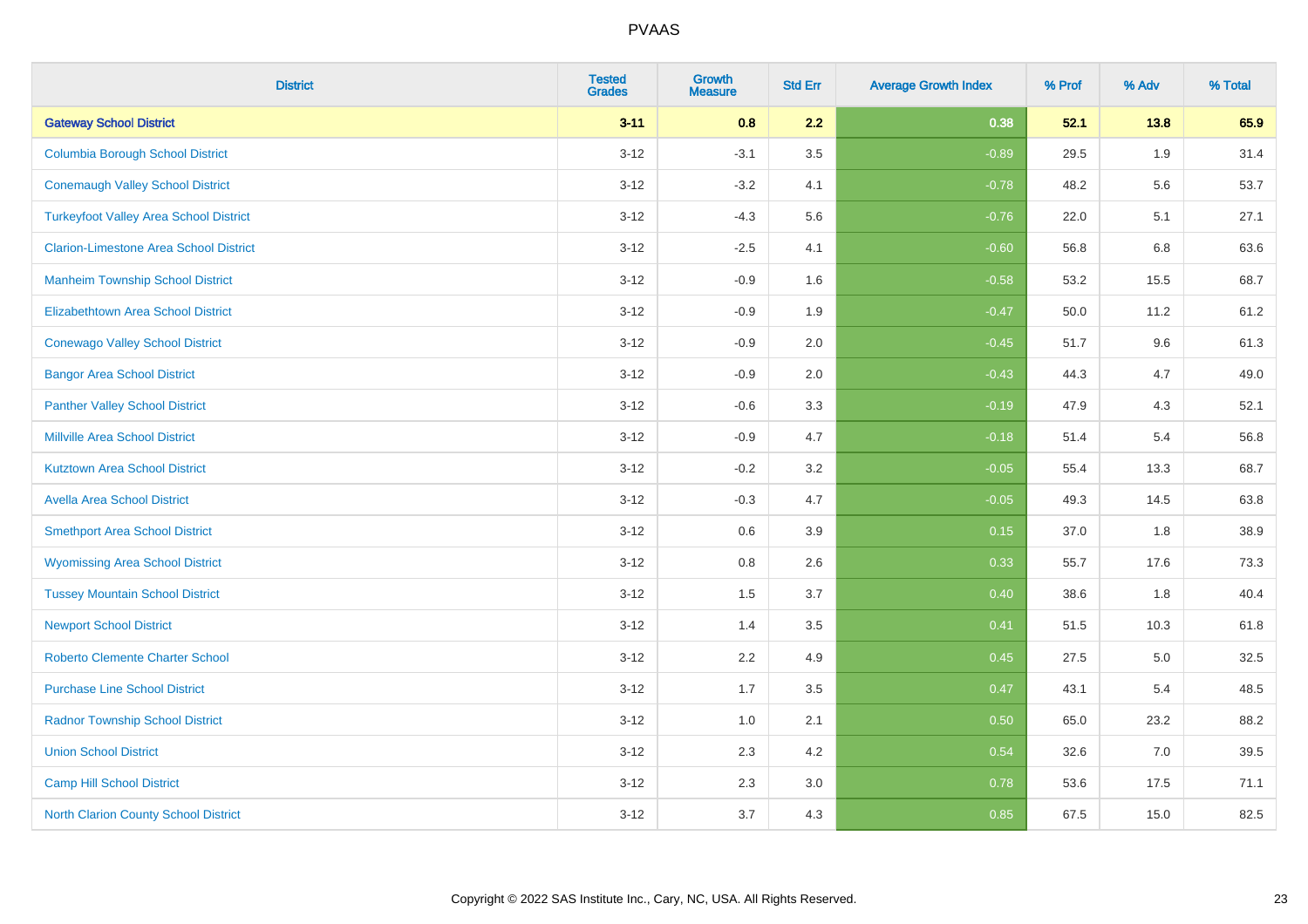| <b>District</b>                                        | <b>Tested</b><br><b>Grades</b> | <b>Growth</b><br><b>Measure</b> | <b>Std Err</b> | <b>Average Growth Index</b> | % Prof | % Adv | % Total |
|--------------------------------------------------------|--------------------------------|---------------------------------|----------------|-----------------------------|--------|-------|---------|
| <b>Gateway School District</b>                         | $3 - 11$                       | 0.8                             | 2.2            | 0.38                        | 52.1   | 13.8  | 65.9    |
| <b>Woodland Hills School District</b>                  | $3 - 12$                       | 3.2                             | 2.6            | 1.22                        | 31.4   | 3.6   | 35.0    |
| <b>Donegal School District</b>                         | $3 - 12$                       | 3.1                             | 2.4            | 1.29                        | 60.6   | 9.1   | 69.7    |
| <b>West York Area School District</b>                  | $3 - 12$                       | 3.2                             | 2.3            | 1.38                        | 53.8   | 4.4   | 58.2    |
| <b>Loyalsock Township School District</b>              | $3 - 12$                       | 4.2                             | 2.8            | 1.47                        | 54.3   | 2.1   | 56.4    |
| <b>Hermitage School District</b>                       | $3 - 12$                       | $3.8\,$                         | 2.4            | 1.60                        | 57.5   | 9.3   | 66.8    |
| <b>Oswayo Valley School District</b>                   | $3 - 12$                       | 8.5                             | 5.0            | 1.68                        | 50.0   | 16.7  | 66.7    |
| <b>Pottsville Area School District</b>                 | $3 - 12$                       | 4.4                             | 2.3            | 1.94                        | 44.8   | 5.4   | 50.2    |
| <b>West Allegheny School District</b>                  | $3 - 12$                       | 4.0                             | 2.1            | 1.96                        | 63.1   | 15.7  | 78.8    |
| Altoona Area School District                           | $3 - 12$                       | 3.3                             | 1.6            | 1.99                        | 47.7   | 8.2   | 55.9    |
| <b>Chester Charter Scholars Academy Charter School</b> | $3 - 12$                       | 8.4                             | 4.1            | 2.03                        | 23.4   | 0.0   | 23.4    |
| <b>South Western School District</b>                   | $3 - 12$                       | 3.9                             | 1.9            | 2.08                        | 60.2   | 8.1   | 68.3    |
| <b>Grove City Area School District</b>                 | $3 - 12$                       | 5.1                             | 2.4            | 2.09                        | 36.4   | 16.5  | 52.8    |
| <b>Eastern Lancaster County School District</b>        | $3 - 12$                       | 4.5                             | 2.2            | 2.09                        | 46.3   | 11.4  | 57.6    |
| Pennsylvania Distance Learning Charter School          | $3 - 12$                       | 9.3                             | 4.2            | 2.22                        | 42.2   | 3.1   | 45.3    |
| Lincoln Leadership Academy Charter School              | $3 - 12$                       | 14.2                            | 6.4            | 2.22                        | 23.5   | 0.0   | 23.5    |
| People For People Charter School                       | $3 - 12$                       | 13.3                            | 5.5            | 2.43                        | 13.5   | 0.0   | 13.5    |
| <b>Wyalusing Area School District</b>                  | $3 - 12$                       | $8.8\,$                         | 3.3            | 2.68                        | 54.6   | 11.7  | 66.2    |
| <b>Hempfield Area School District</b>                  | $3 - 12$                       | 4.6                             | 1.6            | 2.86                        | 53.5   | 20.1  | 73.6    |
| Daniel Boone Area School District                      | $3 - 12$                       | 5.7                             | 2.0            | 2.88                        | 51.0   | 11.5  | 62.6    |
| <b>Dover Area School District</b>                      | $3-12$                         | 6.0                             | 2.1            | 2.94                        | 52.2   | 6.0   | 58.2    |
| <b>Cranberry Area School District</b>                  | $3 - 12$                       | 9.2                             | 3.0            | 3.04                        | 47.5   | 10.2  | 57.6    |
| Ambridge Area School District                          | $3 - 12$                       | 9.1                             | 2.6            | 3.46                        | 50.4   | 10.7  | 61.1    |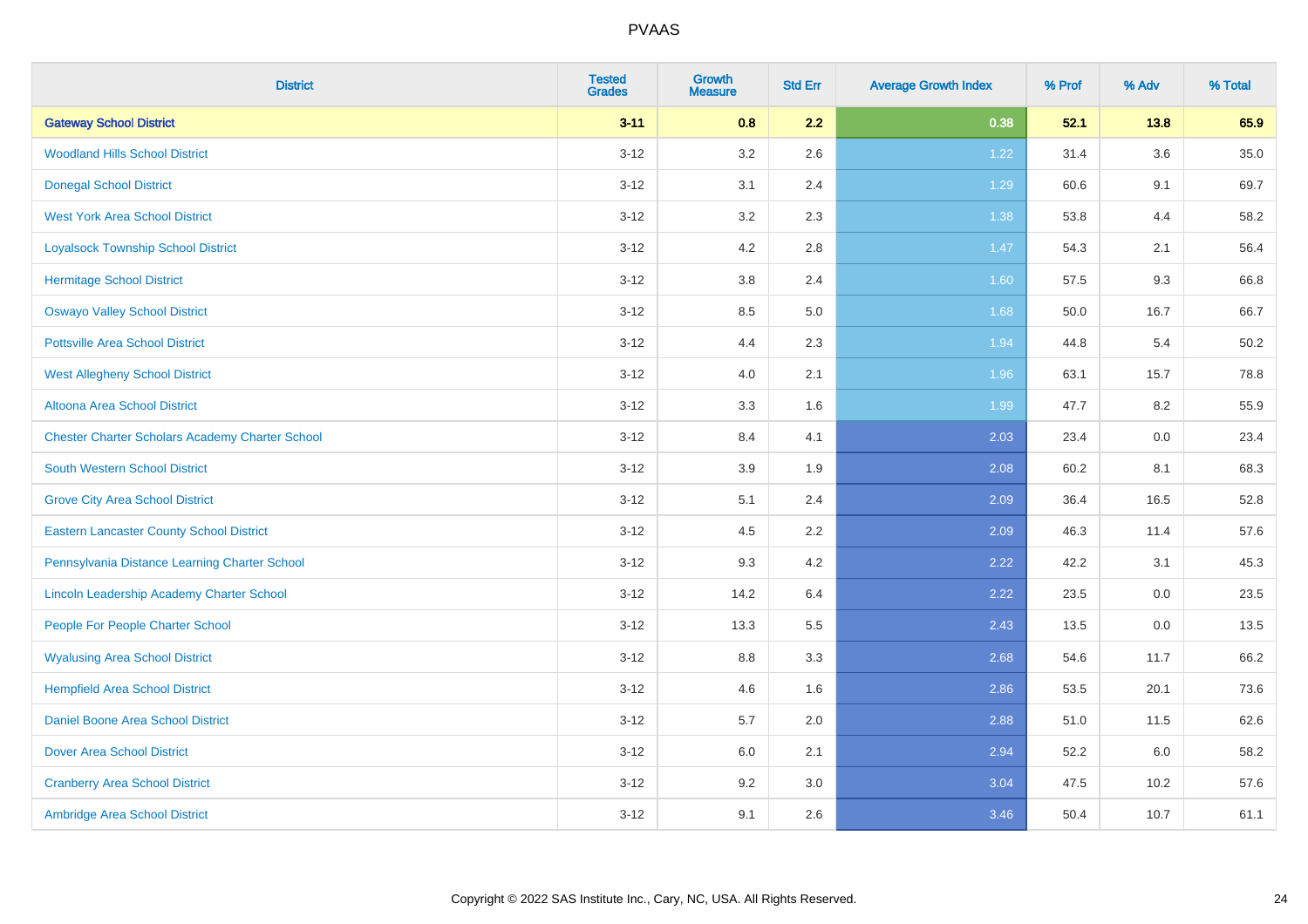| <b>District</b>                               | <b>Tested</b><br><b>Grades</b> | <b>Growth</b><br><b>Measure</b> | <b>Std Err</b> | <b>Average Growth Index</b> | % Prof | % Adv | % Total |
|-----------------------------------------------|--------------------------------|---------------------------------|----------------|-----------------------------|--------|-------|---------|
| <b>Gateway School District</b>                | $3 - 11$                       | 0.8                             | 2.2            | 0.38                        | 52.1   | 13.8  | 65.9    |
| Pen Argyl Area School District                | $3 - 12$                       | 9.2                             | 2.7            | 3.46                        | 50.0   | 12.6  | 62.6    |
| Selinsgrove Area School District              | $3 - 12$                       | 8.3                             | 2.3            | 3.54                        | 56.8   | 10.0  | 66.8    |
| <b>West Shore School District</b>             | $3 - 12$                       | $5.0\,$                         | 1.4            | 3.59                        | 54.2   | 9.4   | 63.6    |
| <b>Mckeesport Area School District</b>        | $3 - 12$                       | 9.0                             | 2.4            | 3.72                        | 31.0   | 4.5   | 35.5    |
| <b>Allentown City School District</b>         | $3 - 12$                       | 5.3                             | 1.4            | 3.88                        | 25.3   | 2.7   | 28.0    |
| <b>William Penn School District</b>           | $3-12$                         | 8.3                             | 2.1            | 3.99                        | 35.6   | 3.0   | 38.7    |
| <b>Greater Nanticoke Area School District</b> | $3 - 12$                       | 11.2                            | 2.8            | 4.01                        | 38.0   | 12.4  | 50.4    |
| <b>Montoursville Area School District</b>     | $3 - 12$                       | 10.8                            | 2.5            | 4.24                        | 44.6   | 20.1  | 64.8    |
| Pocono Mountain School District               | $3 - 12$                       | 6.8                             | 1.5            | 4.62                        | 45.8   | 5.0   | 50.7    |
| <b>Upper Darby School District</b>            | $3 - 12$                       | 6.9                             | 1.5            | 4.62                        | 45.0   | 6.7   | 51.7    |
| Penns Valley Area School District             | $3 - 12$                       | 14.0                            | 2.9            | 4.80                        | 41.9   | 23.1  | 65.0    |
| <b>Wilson School District</b>                 | $3 - 12$                       | $8.8\,$                         | 1.5            | 5.96                        | 52.6   | 14.6  | 67.2    |
| <b>Ridley School District</b>                 | $3 - 12$                       | 10.0                            | 1.6            | 6.10                        | 45.6   | 8.2   | 53.8    |
| <b>Central York School District</b>           | $3 - 12$                       | 12.3                            | 1.7            | 7.20                        | 55.5   | 11.5  | 67.0    |
| <b>Tyrone Area School District</b>            | $3-12$                         | 19.7                            | 2.5            | 7.87                        | 60.4   | 16.7  | 77.1    |
| <b>Upper Dublin School District</b>           | $3-12$                         | 15.4                            | 1.8            | 8.53                        | 60.8   | 24.8  | 85.6    |
| Philadelphia City School District             | $3 - 12$                       | 7.5                             | 0.6            | 12.64                       | 38.4   | 7.0   | 45.4    |
| <b>Cumberland Valley School District</b>      | $3 - 12$                       | 18.5                            | 1.3            | 14.64                       | 60.7   | 23.4  | 84.1    |
| Esperanza Academy Charter School              | $4 - 11$                       | 4.0                             | 2.5            | 1.61                        | 32.4   | 0.7   | 33.1    |
| Mastery Charter School - Pickett Campus       | $6 - 10$                       | 5.6                             | 5.7            | 1.00                        | 27.8   | 0.0   | 27.8    |
| <b>Innovative Arts Academy Charter School</b> | $6 - 11$                       | $-9.1$                          | 3.7            | $-2.44$                     | 9.5    | 0.0   | 9.5     |
| La Academia Partnership Charter School        | $6 - 11$                       | $-11.0$                         | 4.7            | $-2.34$                     | 6.8    | 0.0   | 6.8     |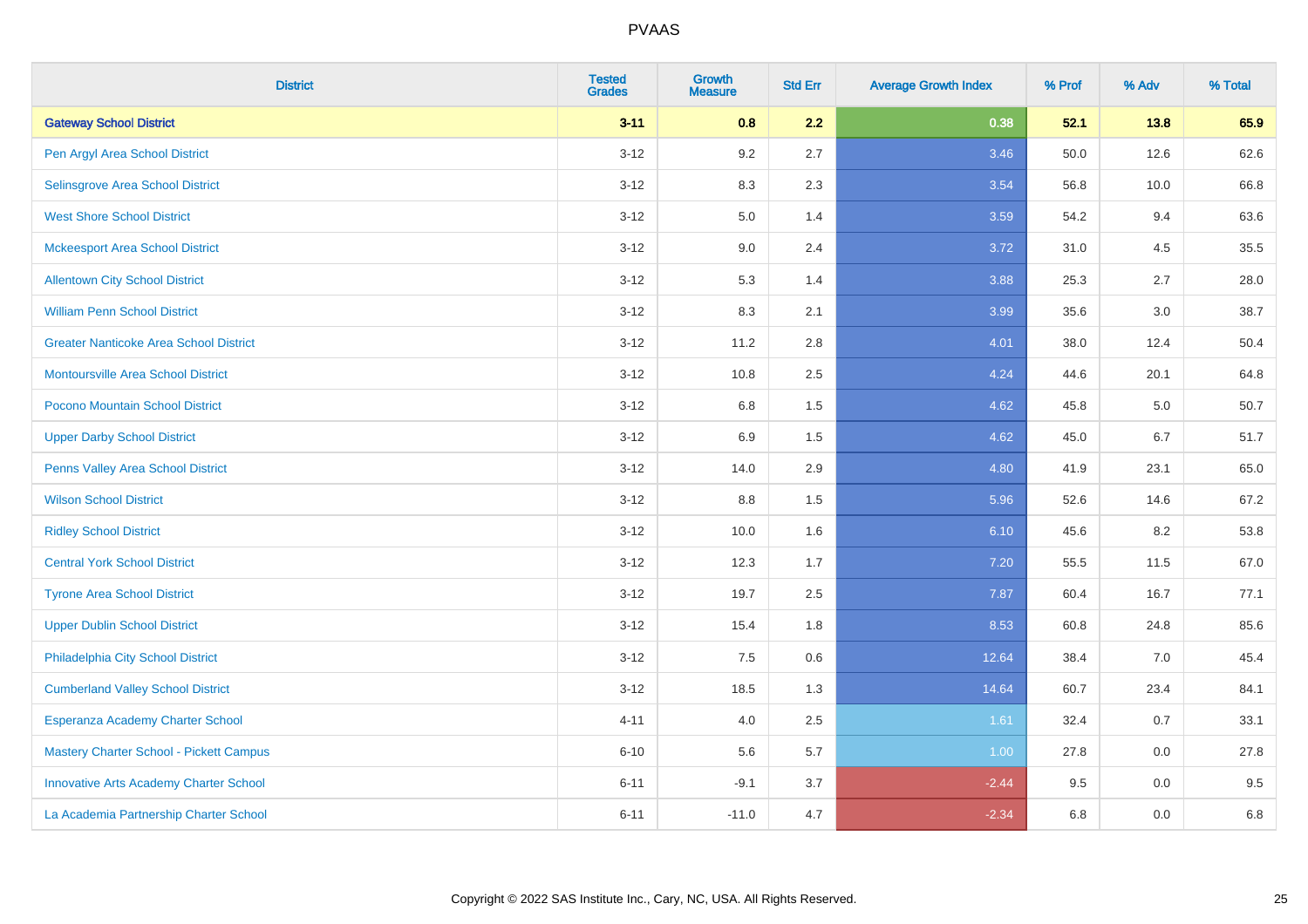| <b>District</b>                                                       | <b>Tested</b><br><b>Grades</b> | <b>Growth</b><br><b>Measure</b> | <b>Std Err</b> | <b>Average Growth Index</b> | % Prof | % Adv | % Total |
|-----------------------------------------------------------------------|--------------------------------|---------------------------------|----------------|-----------------------------|--------|-------|---------|
| <b>Gateway School District</b>                                        | $3 - 11$                       | 0.8                             | 2.2            | 0.38                        | 52.1   | 13.8  | 65.9    |
| Perseus House Charter School Of Excellence                            | $6 - 11$                       | $-5.2$                          | 3.0            | $-1.72$                     | 16.5   | 0.0   | 16.5    |
| Urban Pathways 6-12 Charter School                                    | $6 - 11$                       | 4.8                             | 6.4            | 0.75                        | 28.6   | 0.0   | 28.6    |
| Center For Student Learning Charter School At Pennsbury               | $6 - 12$                       | $-2.9$                          | 6.1            | $-0.47$                     | 42.9   | 0.0   | 42.9    |
| Dr Robert Ketterer Charter School Inc                                 | $6 - 12$                       | 10.1                            | 5.0            | 2.04                        | 14.9   | 0.4   | 15.3    |
| 21st Century Cyber Charter School                                     | $6 - 12$                       | 5.7                             | 2.3            | 2.50                        | 56.7   | 8.3   | 65.0    |
| Mastery Charter School - Gratz Campus                                 | $7 - 10$                       | $-23.9$                         | 4.5            | $-5.29$                     | 2.9    | 0.0   | 2.9     |
| Mastery Charter School - Shoemaker Campus                             | $7 - 10$                       | 4.1                             | 3.0            | 1.34                        | 20.9   | 3.3   | 24.2    |
| <b>Achievement House Charter School</b>                               | $7 - 11$                       | $-0.7$                          | 4.0            | $-0.17$                     | 32.5   | 2.6   | 35.1    |
| <b>Mastery Charter High School-Lenfest Campus</b>                     | $7 - 11$                       | 2.5                             | 5.7            | 0.43                        | 40.0   | 0.0   | 40.0    |
| <b>Lincoln Park Performing Arts Charter School</b>                    | $7 - 11$                       | 3.6                             | 2.5            | 1.42                        | 59.6   | 14.7  | 74.3    |
| The New Academy Charter School                                        | $8 - 11$                       | $-10.4$                         | 5.2            | $-2.00$                     | 0.0    | 0.0   | 0.0     |
| <b>West Side CTC</b>                                                  | $9 - 10$                       | $-37.4$                         | 4.3            | $-8.64$                     | 8.8    | 0.0   | 8.8     |
| <b>Bucks County Technical High School</b>                             | $9 - 10$                       | $-12.0$                         | 2.5            | $-4.84$                     | 35.9   | 3.2   | 39.2    |
| <b>Columbia-Montour AVTS</b>                                          | $9 - 10$                       | $-12.5$                         | 3.0            | $-4.16$                     | 22.3   | 0.6   | 22.9    |
| Preparatory Charter School Of Mathematics, Science, Tech, And Careers | $9 - 10$                       | $-4.0$                          | 2.5            | $-1.59$                     | 15.0   | 0.0   | 15.0    |
| <b>Westinghouse Arts Academy Charter School</b>                       | $9 - 10$                       | $-0.7$                          | 3.6            | $-0.19$                     | 59.2   | 8.4   | 67.6    |
| <b>KIPP Dubois Charter School</b>                                     | $9 - 10$                       | 4.7                             | 3.3            | 1.40                        | 31.0   | 1.4   | 32.4    |
| Lehigh Valley Charter High School For The Arts                        | $9 - 10$                       | 7.3                             | 2.6            | 2.82                        | 62.3   | 18.2  | 80.5    |
| <b>Dauphin County Technical School</b>                                | $9 - 11$                       | $-45.5$                         | 2.6            | $-17.72$                    | 14.4   | 2.5   | 16.9    |
| Jefferson County-Dubois AVTS                                          | $9 - 11$                       | $-16.2$                         | 3.9            | $-4.16$                     | 23.0   | 0.0   | 23.0    |
| <b>Universal Audenried Charter School</b>                             | $9 - 11$                       | $-5.8$                          | 2.4            | $-2.40$                     | 14.6   | 0.0   | 14.6    |
| <b>Carbon Career &amp; Technical Institute</b>                        | $9 - 11$                       | $-5.7$                          | 3.6            | $-1.59$                     | 34.5   | 1.2   | 35.7    |